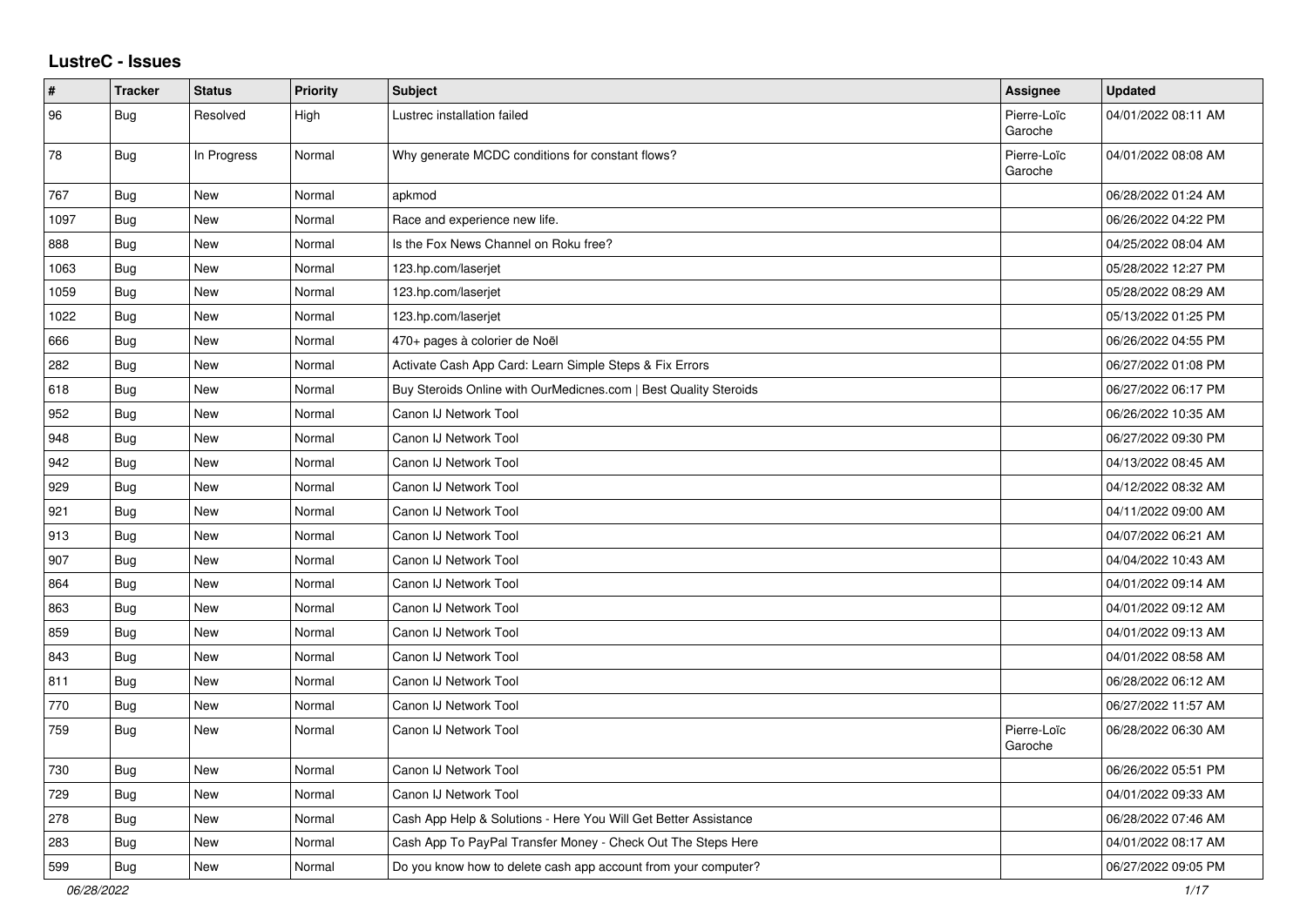| $\vert$ # | <b>Tracker</b> | <b>Status</b> | <b>Priority</b> | <b>Subject</b>                                                                                                                               | Assignee               | <b>Updated</b>      |
|-----------|----------------|---------------|-----------------|----------------------------------------------------------------------------------------------------------------------------------------------|------------------------|---------------------|
| 198       | <b>Bug</b>     | New           | Normal          | DR. RECKEWEG R42 (HAEMOVENIN) (22ML)                                                                                                         |                        | 06/26/2022 05:31 AM |
| 537       | <b>Bug</b>     | <b>New</b>    | Normal          | Get tech assistance with customer support on ATT Yahoo email login issue.                                                                    |                        | 06/28/2022 06:20 AM |
| 841       | <b>Bug</b>     | New           | Normal          | How do I activate FOX NOW?                                                                                                                   |                        | 04/01/2022 08:58 AM |
| 839       | <b>Bug</b>     | New           | Normal          | How do I activate FOX NOW?                                                                                                                   |                        | 04/01/2022 08:58 AM |
| 226       | <b>Bug</b>     | New           | Normal          | How to find reliable service reviews                                                                                                         | Anonymous              | 04/01/2022 08:46 AM |
| 76        | Bug            | New           | Normal          | Import error: Load error: imported node real_to_int declared in a regular Lustre file. File "include/conv.lusi",<br>line 1, characters 0-64: |                        | 06/27/2022 09:32 PM |
| 947       | <b>Bug</b>     | New           | Normal          | is Disney Now and Disney Plus different?                                                                                                     |                        | 04/14/2022 09:53 AM |
| 941       | Bug            | New           | Normal          | is Disney Now and Disney Plus different?                                                                                                     |                        | 06/26/2022 12:10 PM |
| 886       | <b>Bug</b>     | New           | Normal          | Is the Fox News Channel on Roku free?                                                                                                        |                        | 06/28/2022 03:09 AM |
| 840       | <b>Bug</b>     | New           | Normal          | Is Tubi really free and legal?                                                                                                               |                        | 04/01/2022 08:58 AM |
| 289       | <b>Bug</b>     | New           | Normal          | Recover Yahoo Mail Forgotten Password - Explore Kanata Chinese                                                                               |                        | 06/28/2022 06:19 AM |
| 249       | Bug            | New           | Normal          | Steps to Activate Cash App Card in Less then 2 Minutes - Get Information                                                                     | Pierre-Loïc<br>Garoche | 06/21/2022 07:52 PM |
| 192       | Bug            | <b>New</b>    | Normal          | The code Caffe                                                                                                                               |                        | 05/09/2022 10:16 AM |
| 889       | <b>Bug</b>     | New           | Normal          | What is Plex and how it's work?                                                                                                              |                        | 04/01/2022 09:14 AM |
| 887       | <b>Bug</b>     | New           | Normal          | What is Plex and how it's work?                                                                                                              |                        | 04/01/2022 09:16 AM |
| 946       | Bug            | New           | Normal          | What is Plex and Is Plex Legal?                                                                                                              |                        | 06/26/2022 05:23 AM |
| 940       | <b>Bug</b>     | New           | Normal          | What is Plex and Is Plex Legal?                                                                                                              |                        | 06/26/2022 04:50 PM |
| 228       | <b>Bug</b>     | New           | Normal          | Why Does Cash App Transaction Failed? - Here Is the Answer                                                                                   |                        | 06/28/2022 02:50 AM |
| 579       | Bug            | New           | Normal          | YOUR CV MAKES YOUR FIRST IMPRESSION                                                                                                          | Christophe<br>Garion   | 06/27/2022 12:22 PM |
| 1007      | Bug            | <b>New</b>    | Normal          | "ij.start canon                                                                                                                              |                        | 05/18/2022 10:40 AM |
| 1068      | <b>Bug</b>     | New           | Normal          | 123.hp.com/laserjet                                                                                                                          |                        | 05/31/2022 12:22 PM |
| 1046      | Bug            | New           | Normal          | 123.hp.com/laserjet                                                                                                                          |                        | 05/24/2022 10:46 AM |
| 997       | <b>Bug</b>     | New           | Normal          | 123.hp.com/laserjet                                                                                                                          |                        | 05/06/2022 05:33 AM |
| 193       | Bug            | New           | Normal          | 18% Discount on Homeopathic medicines                                                                                                        |                        | 06/28/2022 03:38 AM |
| 1126      | Bug            | New           | Normal          | 1PLSD                                                                                                                                        |                        | 06/25/2022 09:36 AM |
| 807       | Bug            | New           | Normal          | 1v1Battle is a strategic action 'Build and shoot' game                                                                                       |                        | 06/27/2022 06:52 AM |
| 265       | Bug            | New           | Normal          | 3 Faq's On Downloading To Your Apple Ipod                                                                                                    |                        | 06/28/2022 05:56 AM |
| 1029      | Bug            | New           | Normal          | 5 Reasons Why People Love Coloring Pages?                                                                                                    |                        | 05/16/2022 11:53 AM |
| 504       | <b>Bug</b>     | New           | Normal          | A beginner should always look for online Java assignment help!                                                                               |                        | 06/28/2022 02:21 AM |
| 735       | Bug            | New           | Normal          | A quick fix of how to get money back from cash app stocks                                                                                    |                        | 06/28/2022 03:12 AM |
| 145       | <b>Bug</b>     | New           | Normal          | abdulbaissagar                                                                                                                               |                        | 06/28/2022 05:41 AM |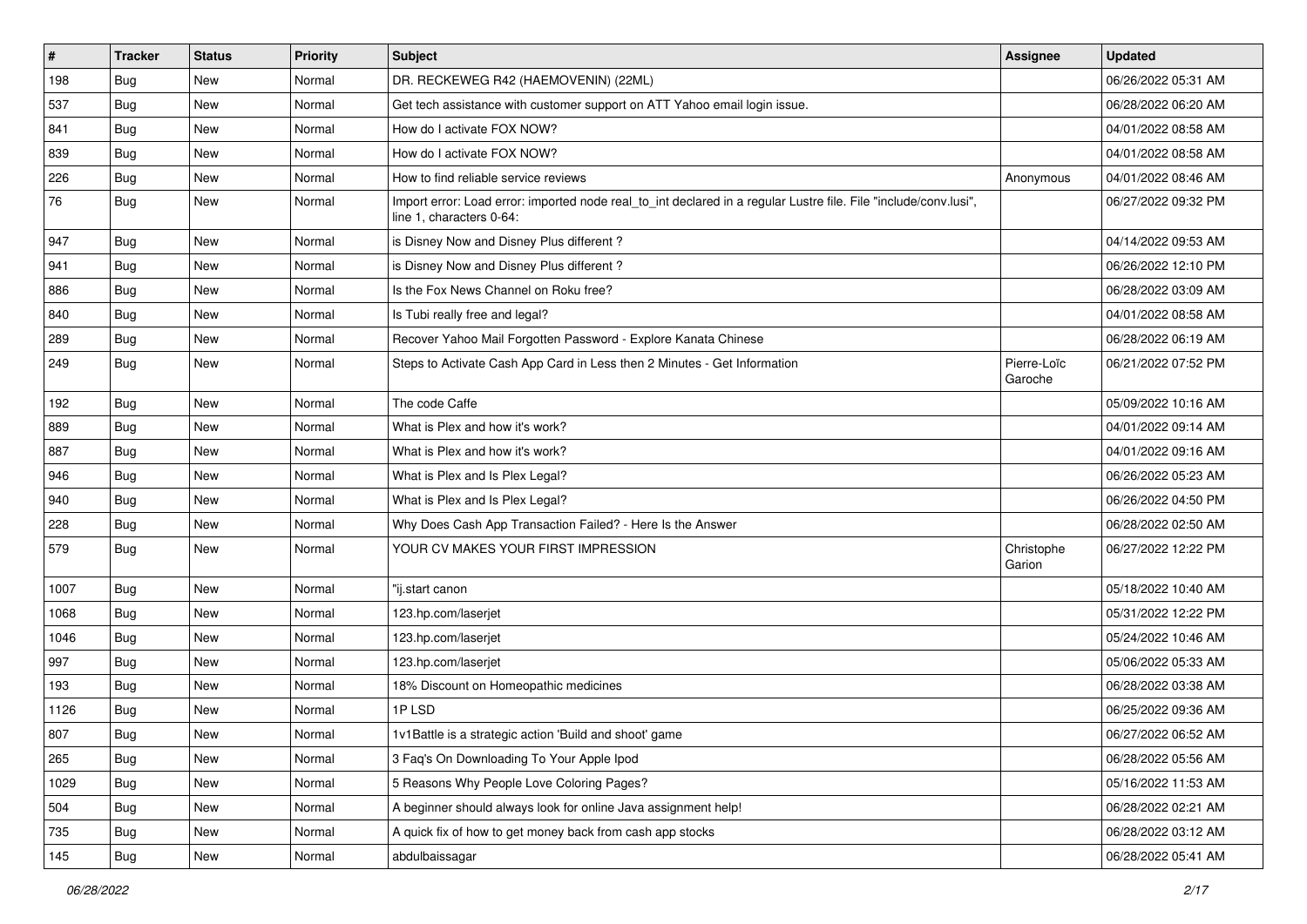| $\vert$ # | <b>Tracker</b> | <b>Status</b> | <b>Priority</b> | Subject                                                        | Assignee               | <b>Updated</b>      |
|-----------|----------------|---------------|-----------------|----------------------------------------------------------------|------------------------|---------------------|
| 939       | Bug            | New           | Normal          | Ability to change sound notifications                          | Christophe<br>Garion   | 06/27/2022 11:29 PM |
| 156       | Bug            | New           | Normal          | Access old cash app account                                    |                        | 04/01/2022 08:00 AM |
| 275       | Bug            | New           | Normal          | Activate Cash App Card With Or Without QR - Step By Step Guide | Pierre-Loïc<br>Garoche | 06/28/2022 03:09 AM |
| 230       | <b>Bug</b>     | <b>New</b>    | Normal          | Add Money To Cash App Card - Auto Cash Apps                    |                        | 06/28/2022 04:43 AM |
| 116       | Bug            | <b>New</b>    | Normal          | aertaeyg                                                       |                        | 06/27/2022 11:06 PM |
| 184       | <b>Bug</b>     | New           | Normal          | Affordable Business Writing Services                           |                        | 06/27/2022 01:09 PM |
| 122       | Bug            | <b>New</b>    | Normal          | <b>AFL Live Stream</b>                                         |                        | 04/01/2022 07:55 AM |
| 203       | <b>Bug</b>     | <b>New</b>    | Low             | Airport Taxi Guildford                                         | Anonymous              | 06/26/2022 06:03 PM |
| 239       | Bug            | New           | Normal          | Algunas características más de Choices MOD APK                 |                        | 06/25/2022 10:05 AM |
| 286       | Bug            | <b>New</b>    | Normal          | All About Cash App Transfer Fail Problems                      |                        | 04/01/2022 07:49 AM |
| 284       | <b>Bug</b>     | <b>New</b>    | Normal          | All About Cash App Transfer Fail Problems                      |                        | 06/28/2022 08:24 AM |
| 251       | Bug            | <b>New</b>    | Normal          | All About Cash App Transfer Fail Problems                      | Pierre-Loïc<br>Garoche | 06/27/2022 10:19 PM |
| 190       | Bug            | <b>New</b>    | Normal          | All About Cash App Transfer Fail Problems                      |                        | 06/28/2022 03:30 AM |
| 911       | Bug            | New           | Normal          | Aluminum Windows & Doors                                       |                        | 04/06/2022 08:10 PM |
| 233       | <b>Bug</b>     | <b>New</b>    | Normal          | Anauthorsway.com: My User Experience                           |                        | 06/27/2022 12:02 PM |
| 660       | Bug            | New           | Normal          | Anchovies Nutrition Facts And Health Benefits                  |                        | 04/01/2022 09:40 AM |
| 918       | Bug            | New           | Normal          | Antivirus for IOS                                              |                        | 06/16/2022 10:36 PM |
| 760       | <b>Bug</b>     | <b>New</b>    | Normal          | apkmod                                                         |                        | 06/27/2022 04:13 PM |
| 1054      | Bug            | New           | Normal          | Apkmodule                                                      | Pierre-Loïc<br>Garoche | 05/26/2022 03:37 PM |
| 519       | Bug            | <b>New</b>    | Normal          | Are you finding online UK Assignment writers?                  |                        | 06/28/2022 06:36 AM |
| 273       | Bug            | New           | High            | assignment help online                                         |                        | 04/01/2022 08:17 AM |
| 787       | <b>Bug</b>     | <b>New</b>    | Normal          | Assured Assignment Help                                        |                        | 06/27/2022 05:19 PM |
| 302       | Bug            | New           | Normal          | Auto Electrical Repair Services in Norcross GA                 |                        | 06/26/2022 07:49 PM |
| 297       | Bug            | New           | Normal          | Auto Lighting Installation Services in Norcross GA             |                        | 04/01/2022 07:21 AM |
| 396       | Bug            | New           | Normal          | Auto Transport Services in Annapolis MD                        |                        | 04/01/2022 07:15 AM |
| 372       | <b>Bug</b>     | New           | Normal          | Auto Transport Services in Arlington County VA                 |                        | 06/27/2022 01:42 AM |
| 360       | Bug            | New           | Normal          | Auto Transport Services in Baltimore MD                        |                        | 04/01/2022 07:13 AM |
| 378       | <b>Bug</b>     | New           | Normal          | Auto Transport Services in Fairfax VA                          |                        | 04/01/2022 07:17 AM |
| 384       | <b>Bug</b>     | New           | Normal          | Auto Transport Services in McLean VA                           |                        | 04/01/2022 07:17 AM |
| 402       | <b>Bug</b>     | New           | Normal          | Auto Transport Services in Potomac MD                          |                        | 04/01/2022 07:47 AM |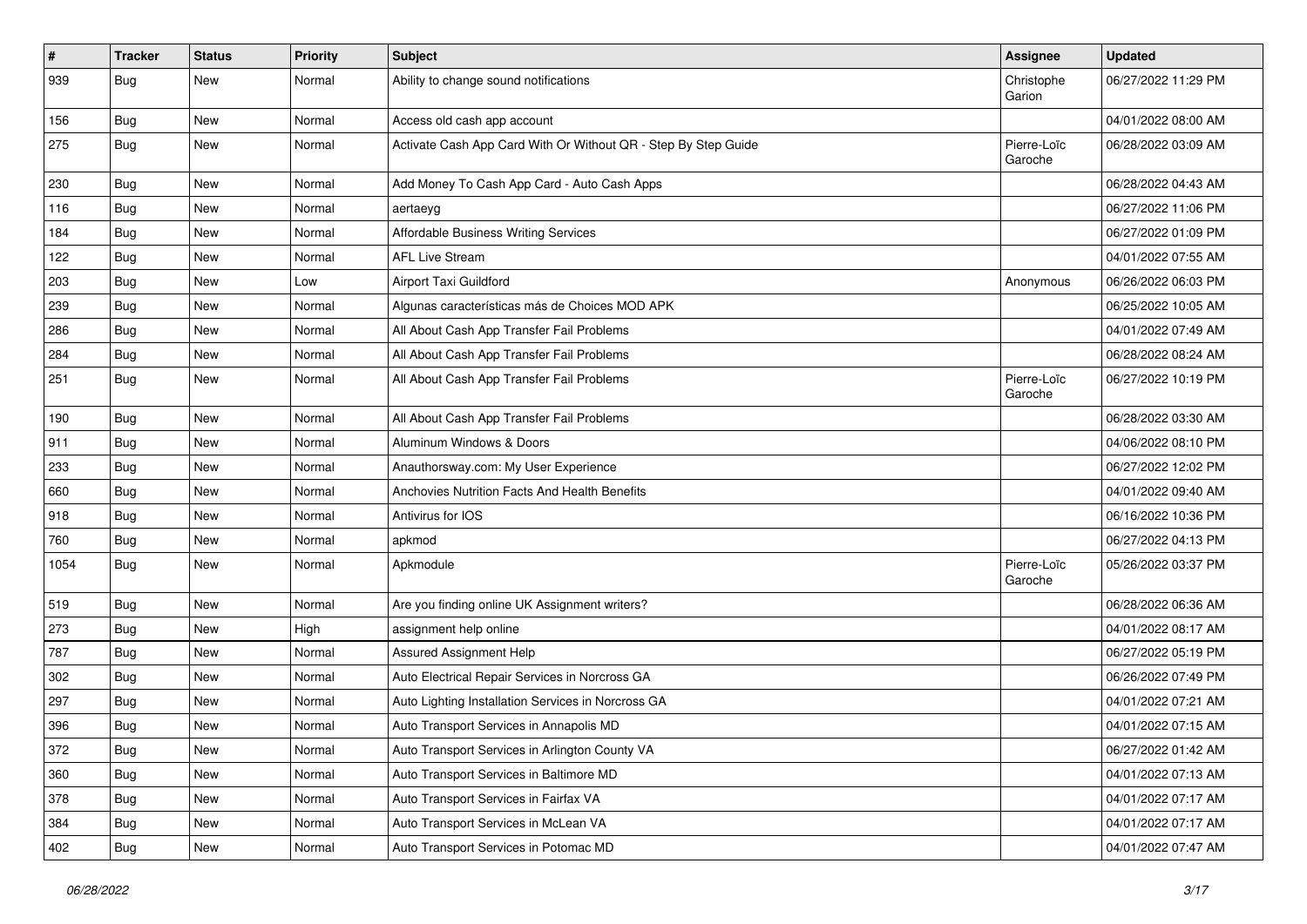| $\pmb{\#}$ | <b>Tracker</b> | <b>Status</b> | <b>Priority</b> | Subject                                                                   | Assignee               | <b>Updated</b>      |
|------------|----------------|---------------|-----------------|---------------------------------------------------------------------------|------------------------|---------------------|
| 390        | <b>Bug</b>     | New           | Normal          | Auto Transport Services in Sterling VA                                    |                        | 04/01/2022 07:16 AM |
| 366        | Bug            | <b>New</b>    | Normal          | Auto Transport Services in Washington DC                                  |                        | 04/01/2022 07:12 AM |
| 958        | Bug            | New           | Normal          | Avail Cash app support service to know Sutton bank cash app number        |                        | 06/26/2022 08:46 AM |
| 702        | <b>Bug</b>     | New           | Normal          | Avail Chime Customer Service to know How To Get Chime Bank Statement      |                        | 06/28/2022 04:58 AM |
| 731        | Bug            | New           | Normal          | Avail Of Cash App Customer Service If Unable To Down Cash App Mobile App? |                        | 06/25/2022 08:36 PM |
| 936        | <b>Bug</b>     | New           | Normal          | Avantages de l'extension AliTools pour faire du shopping sur Aliexpress   | Pierre-Loïc<br>Garoche | 04/12/2022 11:35 AM |
| 954        | Bug            | New           | Normal          | AZ Screen Recorder Mod                                                    |                        | 06/25/2022 11:24 PM |
| 191        | Bug            | New           | Normal          | <b>B2B Branding</b>                                                       |                        | 06/13/2022 12:50 AM |
| 989        | Bug            | New           | Normal          | Barewoods Wax Cigar                                                       |                        | 06/26/2022 09:19 AM |
| 146        | <b>Bug</b>     | New           | Normal          | bayabais                                                                  |                        | 06/28/2022 07:18 AM |
| 247        | <b>Bug</b>     | New           | Normal          | best 4 Channel Amp                                                        |                        | 06/28/2022 07:58 AM |
| 786        | Bug            | New           | Normal          | Best Assignment Help in Australia & UK                                    |                        | 06/21/2022 09:28 PM |
| 602        | <b>Bug</b>     | New           | Normal          | Best Essay Writing Service UK                                             | Pierre-Loïc<br>Garoche | 06/27/2022 05:53 PM |
| 601        | Bug            | New           | Normal          | Best Essay Writing Service UK                                             | Pierre-Loïc<br>Garoche | 06/27/2022 09:13 PM |
| 257        | Bug            | New           | Normal          | Best latte machines                                                       |                        | 06/28/2022 04:26 AM |
| 586        | <b>Bug</b>     | New           | Normal          | Best Modifications For Your Mobile Phone                                  |                        | 06/27/2022 07:15 PM |
| 780        | <b>Bug</b>     | New           | Normal          | Best Whatsapp Modified APKs                                               | Pierre-Loïc<br>Garoche | 06/27/2022 05:38 AM |
| 741        | Bug            | New           | Normal          | <b>Blockchain Technology Solutions</b>                                    |                        | 06/26/2022 02:19 AM |
| 202        | Bug            | New           | Normal          | blonde wig                                                                |                        | 06/27/2022 06:27 PM |
| 143        | Bug            | New           | Normal          | Bob lace front wigs                                                       |                        | 06/28/2022 06:44 AM |
| 179        | Bug            | New           | Normal          | body wave                                                                 |                        | 04/01/2022 08:41 AM |
| 299        | Bug            | New           | Normal          | Brake Caliper Painting Services in Norcross GA                            |                        | 04/01/2022 07:20 AM |
| 831        | <b>Bug</b>     | New           | Normal          | Build and shoot                                                           |                        | 05/29/2022 04:47 PM |
| 1052       | <b>Bug</b>     | New           | Normal          | Build Now GG is a new battle royale game.                                 |                        | 05/26/2022 04:24 AM |
| 835        | <b>Bug</b>     | New           | Normal          | Build your strong army with Taming io                                     |                        | 04/01/2022 08:59 AM |
| 621        | <b>Bug</b>     | New           | Normal          | Buy All Modafinil & Armodafinil Tablets @Buy Modafinil US                 |                        | 06/28/2022 06:49 AM |
| 616        | Bug            | New           | Normal          | Buy Anavar Tablets   Anavar For Sale in USA, UK & Australia               |                        | 06/28/2022 02:12 AM |
| 613        | <b>Bug</b>     | New           | Normal          | Buy Aspadol 100mg Tab Online in US, UK, AU   Erospharmacy                 |                        | 06/27/2022 02:16 PM |
| 494        | <b>Bug</b>     | New           | Normal          | <b>Buy Discussion Post</b>                                                |                        | 06/27/2022 11:08 PM |
| 635        | <b>Bug</b>     | New           | Normal          | Buy Steroids Online with OurMedicnes.com   Best Quality Steroids          |                        | 06/26/2022 12:01 AM |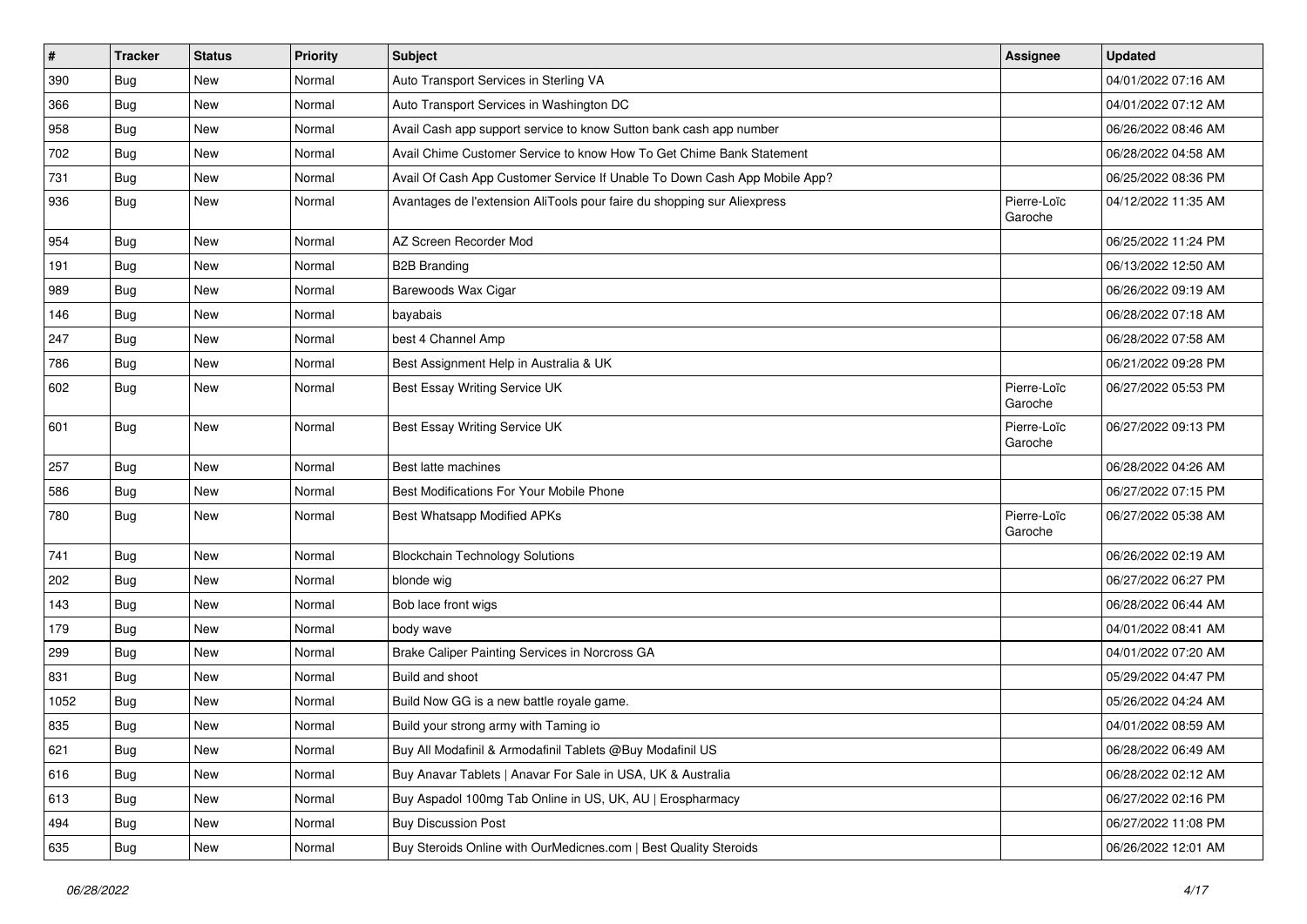| $\vert$ # | <b>Tracker</b> | <b>Status</b> | <b>Priority</b> | Subject                                                                          | <b>Assignee</b>        | <b>Updated</b>      |
|-----------|----------------|---------------|-----------------|----------------------------------------------------------------------------------|------------------------|---------------------|
| 924       | <b>Bug</b>     | New           | Normal          | buy tec 9                                                                        |                        | 04/11/2022 02:54 PM |
| 634       | Bug            | <b>New</b>    | Normal          | Buy Vidalista Tablets (Tadalafil) at [\$25 OFF + Free Shipping] Vidalistatablets |                        | 06/27/2022 07:24 PM |
| 617       | <b>Bug</b>     | New           | Normal          | Buy Vidalista Tablets (Tadalafil) at [\$25 OFF + Free Shipping] Vidalistatablets |                        | 06/28/2022 03:33 AM |
| 259       | Bug            | New           | Normal          | call center services                                                             |                        | 06/26/2022 01:30 AM |
| 690       | <b>Bug</b>     | New           | Normal          | campervan hire                                                                   |                        | 06/26/2022 06:47 PM |
| 1044      | <b>Bug</b>     | New           | Normal          | Can I Disapprove If Random Person Sent Me Money On Cash App?                     |                        | 05/26/2022 03:51 PM |
| 964       | Bug            | New           | Normal          | Can I Fix Cash App Transfer Failed Issues By Adding Sufficient Funds?            |                        | 06/26/2022 07:21 AM |
| 865       | <b>Bug</b>     | New           | Normal          | Canon IJ Printer Utility                                                         |                        | 05/18/2022 07:24 PM |
| 951       | <b>Bug</b>     | <b>New</b>    | Normal          | Canon.com/ijsetup                                                                |                        | 06/27/2022 07:56 PM |
| 155       | Bug            | <b>New</b>    | Normal          | Cant access my cash app account                                                  | Pierre-Loïc<br>Garoche | 06/27/2022 09:11 PM |
| 298       | <b>Bug</b>     | <b>New</b>    | Normal          | Car Stereo Installation Services in Norcross GA                                  |                        | 04/01/2022 07:20 AM |
| 354       | Bug            | New           | Normal          | Car Upholstery Cleaning Services in Chesapeake VA                                |                        | 04/01/2022 07:14 AM |
| 338       | Bug            | New           | Normal          | Car Upholstery Cleaning Services in Norfolk VA                                   |                        | 04/01/2022 07:23 AM |
| 323       | Bug            | <b>New</b>    | Normal          | Car Upholstery Cleaning Services in Virginia Beach VA                            |                        | 04/01/2022 07:26 AM |
| 303       | Bug            | New           | Normal          | Car Wrapping Services in Norcross GA                                             |                        | 04/01/2022 07:22 AM |
| 408       | <b>Bug</b>     | New           | Normal          | Carpet Cleaning Boston MA                                                        |                        | 04/01/2022 07:47 AM |
| 424       | <b>Bug</b>     | New           | Normal          | Carpet Cleaning Brookline MA                                                     |                        | 04/01/2022 07:45 AM |
| 457       | Bug            | New           | Normal          | Carpet Cleaning Medford MA                                                       |                        | 06/27/2022 05:21 PM |
| 433       | <b>Bug</b>     | New           | Normal          | Carpet Cleaning Newton MA                                                        |                        | 04/01/2022 07:50 AM |
| 449       | <b>Bug</b>     | <b>New</b>    | Normal          | Carpet Cleaning Quincy MA                                                        |                        | 04/01/2022 07:48 AM |
| 340       | Bug            | New           | Normal          | Carpet Cleaning Services in Chesapeake VA                                        |                        | 04/01/2022 07:23 AM |
| 325       | <b>Bug</b>     | New           | Normal          | Carpet Cleaning Services in Norfolk VA                                           |                        | 04/01/2022 07:26 AM |
| 307       | Bug            | New           | Normal          | Carpet Cleaning Services in Virginia Beach VA                                    |                        | 04/01/2022 07:19 AM |
| 416       | Bug            | New           | Normal          | Carpet Cleaning Somerville MA                                                    |                        | 04/01/2022 07:46 AM |
| 441       | <b>Bug</b>     | New           | Normal          | Carpet Cleaning Watertown MA                                                     |                        | 06/02/2022 06:00 PM |
| 465       | Bug            | New           | Normal          | Carpet Cleaning Westchester MA                                                   |                        | 06/27/2022 12:50 PM |
| 341       | Bug            | New           | Normal          | Carpet Repairing Services in Chesapeake VA                                       |                        | 04/01/2022 07:23 AM |
| 326       | <b>Bug</b>     | New           | Normal          | Carpet Repairing Services in Norfolk VA                                          |                        | 04/01/2022 07:26 AM |
| 308       | Bug            | <b>New</b>    | Normal          | Carpet Repairing Services in Virginia Beach VA                                   |                        | 04/01/2022 07:19 AM |
| 775       | <b>Bug</b>     | New           | Normal          | cash app                                                                         |                        | 02/14/2022 08:20 AM |
| 227       | Bug            | New           | Normal          | Cash App Help & Solutions - Here You Will Get Better Assistance                  |                        | 06/25/2022 11:21 PM |
| 895       | <b>Bug</b>     | New           | Normal          | Cash App Scams                                                                   |                        | 06/18/2022 02:36 PM |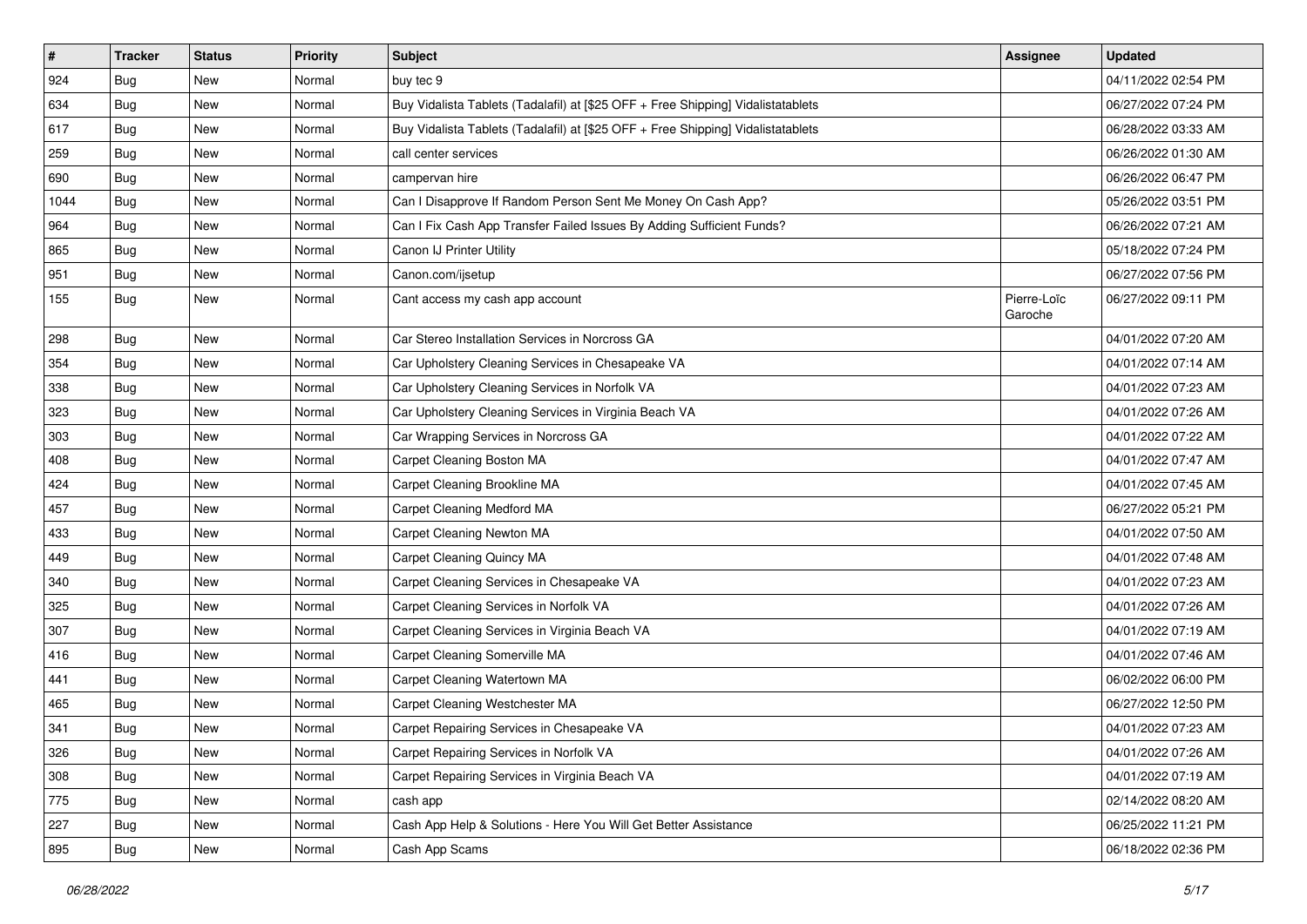| $\sharp$ | <b>Tracker</b> | <b>Status</b> | <b>Priority</b> | <b>Subject</b>                                                       | Assignee               | <b>Updated</b>      |
|----------|----------------|---------------|-----------------|----------------------------------------------------------------------|------------------------|---------------------|
| 582      | <b>Bug</b>     | New           | Normal          | Cash App Won't Let Me Send Money If There Is A Low Balance Available | Pierre-Loïc<br>Garoche | 06/26/2022 02:39 PM |
| 1057     | <b>Bug</b>     | New           | Normal          | <b>CCPlay Education Edition APK</b>                                  |                        | 06/07/2022 04:07 AM |
| 838      | <b>Bug</b>     | New           | Normal          | Celebrity Hunter Mod apk - Como instalá-lo                           |                        | 04/01/2022 08:58 AM |
| 507      | <b>Bug</b>     | New           | Normal          | central.bitdefender.com                                              |                        | 06/27/2022 09:13 PM |
| 1102     | <b>Bug</b>     | New           | Normal          | Charlottesville Travel Guide?                                        |                        | 06/26/2022 07:44 AM |
| 531      | <b>Bug</b>     | New           | Normal          | Cheap Assignment Writing Service UK                                  | Anonymous              | 06/28/2022 06:40 AM |
| 530      | <b>Bug</b>     | New           | Normal          | Cheap Assignment Writing Service UK                                  | Anonymous              | 06/28/2022 03:29 AM |
| 206      | Bug            | New           | Low             | <b>Cheap Electric Bikes</b>                                          |                        | 06/26/2022 07:00 PM |
| 487      | <b>Bug</b>     | New           | Normal          | Cheap Fake Dunks                                                     |                        | 06/28/2022 04:55 AM |
| 867      | Bug            | New           | Low             | cheap Yeezys                                                         | Pierre-Loïc<br>Garoche | 04/01/2022 09:12 AM |
| 632      | <b>Bug</b>     | New           | Normal          | CheapestMedsShop   100% Safe Medicines Online in UK & AUS.           |                        | 06/27/2022 02:04 AM |
| 622      | <b>Bug</b>     | New           | Normal          | CheapestMedsShop   100% Safe Medicines Online in UK & AUS.           |                        | 06/28/2022 05:22 AM |
| 615      | <b>Bug</b>     | New           | Normal          | CheapestMedsShop   100% Safe Medicines Online in USA UK & AUS.       |                        | 06/27/2022 02:19 PM |
| 769      | <b>Bug</b>     | <b>New</b>    | Normal          | check my cash app                                                    |                        | 06/26/2022 08:33 PM |
| 1002     | <b>Bug</b>     | New           | Normal          | Chemistry Assignment Help                                            |                        | 06/04/2022 09:58 AM |
| 650      | <b>Bug</b>     | New           | Normal          | <b>Cherries Health Benefits</b>                                      |                        | 06/26/2022 12:57 AM |
| 832      | <b>Bug</b>     | New           | Normal          | Choque Royale Mod Apk                                                |                        | 04/01/2022 08:59 AM |
| 553      | Bug            | New           | Normal          | Cinema HD APK - Free Movie Enjoyment App on Android                  |                        | 06/26/2022 01:39 PM |
| 1071     | <b>Bug</b>     | New           | Normal          | Cinema HD Review - Cinemahdv2.net                                    |                        | 06/21/2022 06:54 PM |
| 201      | <b>Bug</b>     | New           | Normal          | closure wig                                                          |                        | 06/26/2022 07:50 PM |
| 293      | <b>Bug</b>     | <b>New</b>    | Immediate       | <b>CMT Direct Wix</b>                                                | Anonymous              | 04/01/2022 07:21 AM |
| 657      | <b>Bug</b>     | New           | Normal          | Coconut Nutrition Facts And Health Benefits                          |                        | 06/27/2022 08:56 AM |
| 1083     | Bug            | New           | Normal          | coin base review                                                     |                        | 06/11/2022 09:13 AM |
| 189      | <b>Bug</b>     | New           | Normal          | <b>College Biology Writing Services</b>                              |                        | 06/26/2022 12:50 PM |
| 827      | <b>Bug</b>     | New           | Normal          | Come To Know The Required Steps To Unlock Cash App Account           |                        | 04/01/2022 08:59 AM |
| 782      | <b>Bug</b>     | New           | Normal          | Comment faire une sonnerie téléphonique                              |                        | 06/27/2022 11:56 PM |
| 413      | Bug            | New           | Normal          | Commercial Floor Cleaning Boston MA                                  |                        | 04/01/2022 07:45 AM |
| 430      | Bug            | New           | Normal          | Commercial Floor Cleaning Brookline MA                               |                        | 04/01/2022 07:50 AM |
| 462      | <b>Bug</b>     | New           | Normal          | Commercial Floor Cleaning Medford MA                                 |                        | 04/01/2022 07:32 AM |
| 438      | Bug            | New           | Normal          | Commercial Floor Cleaning Newton MA                                  |                        | 04/01/2022 07:50 AM |
| 454      | Bug            | New           | Normal          | Commercial Floor Cleaning Quincy MA                                  |                        | 06/02/2022 05:59 PM |
| 421      | <b>Bug</b>     | New           | Normal          | Commercial Floor Cleaning Somerville MA                              |                        | 04/01/2022 07:46 AM |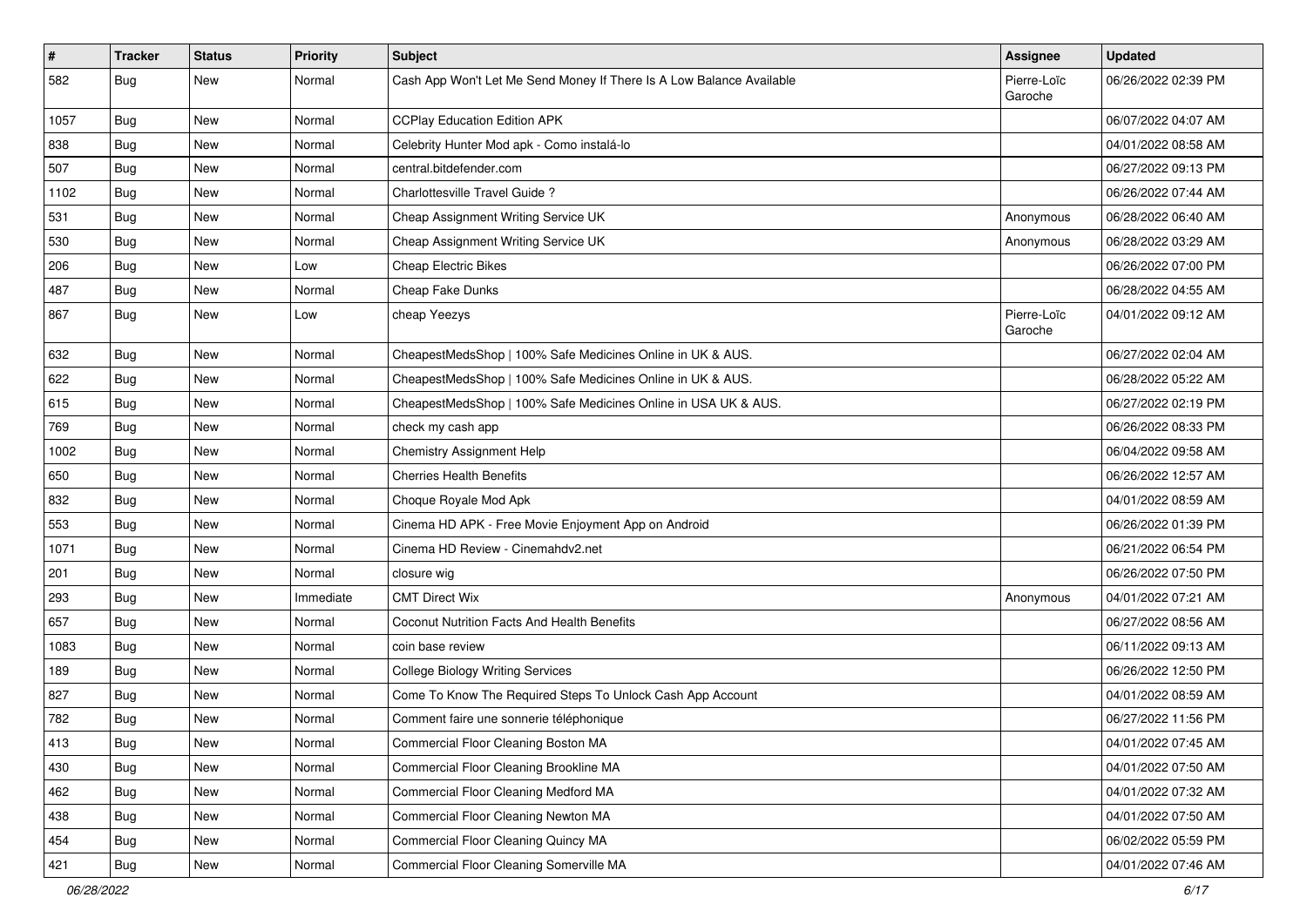| #    | <b>Tracker</b> | <b>Status</b> | <b>Priority</b> | <b>Subject</b>                                                               | Assignee               | <b>Updated</b>      |
|------|----------------|---------------|-----------------|------------------------------------------------------------------------------|------------------------|---------------------|
| 446  | Bug            | New           | Normal          | Commercial Floor Cleaning Watertown MA                                       |                        | 04/01/2022 07:49 AM |
| 470  | <b>Bug</b>     | New           | Normal          | Commercial Floor Cleaning Westchester MA                                     |                        | 06/28/2022 04:16 AM |
| 614  | <b>Bug</b>     | New           | Normal          | Como baixar o MOD APK no celular                                             |                        | 06/27/2022 09:26 AM |
| 874  | Bug            | New           | Normal          | Cómo descargar Minecraft Apk                                                 |                        | 06/26/2022 08:01 AM |
| 700  | <b>Bug</b>     | New           | Normal          | Cómo descargar Poppy Playtime                                                |                        | 04/01/2022 09:30 AM |
| 754  | <b>Bug</b>     | New           | Normal          | Cómo descargar tonos gratis de teléfono celular                              |                        | 06/26/2022 01:56 PM |
| 721  | <b>Bug</b>     | <b>New</b>    | Normal          | Cómo instalar un Mod Apk                                                     |                        | 06/24/2022 09:39 PM |
| 1086 | Bug            | New           | Immediate       | Composite Engineer                                                           | Pierre-Loïc<br>Garoche | 06/10/2022 09:26 AM |
| 132  | Bug            | New           | Normal          | concrete-everything                                                          |                        | 06/28/2022 12:47 AM |
| 74   | Bug            | New           | Normal          | const is not supported inside contract                                       | Pierre-Loïc<br>Garoche | 06/28/2022 04:29 AM |
| 1124 | <b>Bug</b>     | New           | Normal          | Cookie clicker unblocked                                                     |                        | 06/24/2022 05:14 AM |
| 1122 | <b>Bug</b>     | New           | Normal          | Count the number of words on the Microsoft Word application in the phone     |                        | 06/23/2022 04:19 AM |
| 1041 | <b>Bug</b>     | <b>New</b>    | Normal          | Count words in Word on the computer                                          |                        | 05/27/2022 02:16 PM |
| 133  | <b>Bug</b>     | New           | Normal          | craftlabs                                                                    |                        | 06/27/2022 07:32 PM |
| 750  | <b>Bug</b>     | New           | Normal          | Create a Report Template                                                     |                        | 06/26/2022 04:27 PM |
| 1073 | Bug            | New           | Normal          | Cricut Design Space                                                          |                        | 06/07/2022 09:34 PM |
| 1067 | <b>Bug</b>     | New           | Normal          | Cricut.com/setup                                                             |                        | 05/31/2022 12:19 PM |
| 1062 | Bug            | New           | Normal          | Cricut.com/setup                                                             |                        | 05/28/2022 12:26 PM |
| 1061 | <b>Bug</b>     | New           | Normal          | Cricut.com/setup                                                             |                        | 05/28/2022 12:24 PM |
| 1058 | <b>Bug</b>     | New           | Normal          | Cricut.com/setup                                                             |                        | 05/28/2022 08:28 AM |
| 1045 | Bug            | New           | Normal          | Cricut.com/setup                                                             |                        | 05/24/2022 10:45 AM |
| 1021 | Bug            | New           | Normal          | Cricut.com/setup                                                             |                        | 05/26/2022 12:21 AM |
| 1020 | <b>Bug</b>     | New           | Normal          | Cricut.com/setup                                                             |                        | 05/13/2022 11:14 AM |
| 1019 | <b>Bug</b>     | New           | Normal          | Cricut.com/setup                                                             |                        | 05/13/2022 11:13 AM |
| 1012 | <b>Bug</b>     | New           | Normal          | Cricut.com/setup                                                             |                        | 05/11/2022 11:30 AM |
| 1006 | <b>Bug</b>     | New           | Normal          | Cricut.com/setup                                                             |                        | 05/10/2022 01:22 PM |
| 996  | Bug            | New           | Normal          | Cricut.com/setup                                                             |                        | 06/27/2022 07:12 AM |
| 714  | Bug            | New           | Normal          | Cuevana 3 Premium - Enjoy Your Favorite Movies and TV Shows on Your Smart TV |                        | 06/27/2022 11:43 PM |
| 912  | Bug            | New           | Normal          | <b>Cuphead Mobile Game Review</b>                                            |                        | 06/09/2022 10:14 AM |
| 144  | Bug            | New           | Normal          | curly bob lace front wigs                                                    |                        | 06/26/2022 01:44 PM |
| 169  | <b>Bug</b>     | New           | Normal          | CV Maker - UAE CV Writing Agency                                             |                        | 06/28/2022 05:01 AM |
| 628  | <b>Bug</b>     | New           | Normal          | CV reviewing services!                                                       |                        | 06/28/2022 12:17 AM |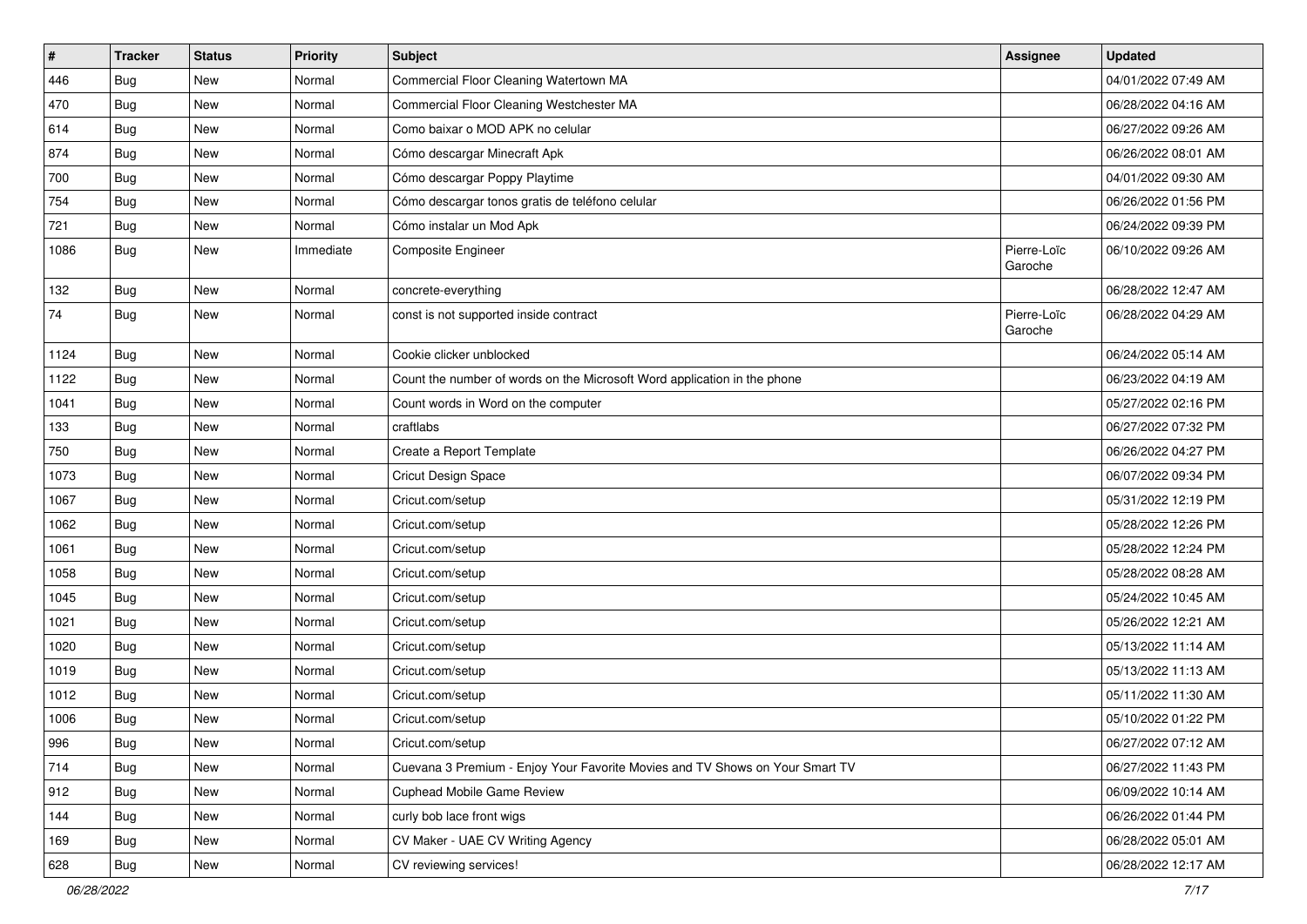| #    | <b>Tracker</b> | <b>Status</b> | <b>Priority</b> | <b>Subject</b>                                                          | Assignee               | <b>Updated</b>      |
|------|----------------|---------------|-----------------|-------------------------------------------------------------------------|------------------------|---------------------|
| 1128 | Bug            | New           | Normal          | cvjvfbdi                                                                | Hamza<br>Bourbouh      | 06/27/2022 01:52 PM |
| 986  | Bug            | New           | Normal          | dbhdsvbhdf                                                              | Christophe<br>Garion   | 06/27/2022 04:12 PM |
| 1076 | Bug            | <b>New</b>    | Normal          | DedicatedHosting4u                                                      |                        | 06/11/2022 09:15 AM |
| 592  | Bug            | New           | Normal          | Deezer Premium APK - Baixe músicas de qualquer lugar do mundo de graça  |                        | 06/27/2022 10:23 PM |
| 978  | <b>Bug</b>     | New           | Normal          | Delamore Lodge is a place to stay.                                      |                        | 06/27/2022 04:57 AM |
| 1051 | Bug            | New           | Normal          | Dental Supplies USA                                                     |                        | 06/11/2022 09:20 PM |
| 161  | Bug            | New           | Normal          | dfdrtyuio                                                               |                        | 06/27/2022 07:21 PM |
| 166  | <b>Bug</b>     | New           | Normal          | dfgbd                                                                   |                        | 04/01/2022 07:57 AM |
| 165  | Bug            | New           | Normal          | dfgbd                                                                   |                        | 04/01/2022 07:57 AM |
| 164  | Bug            | New           | Normal          | dfgbd                                                                   |                        | 06/27/2022 10:23 AM |
| 128  | Bug            | New           | Normal          | dfgbd                                                                   |                        | 06/26/2022 05:07 AM |
| 150  | Bug            | New           | Normal          | dfgh                                                                    |                        | 06/27/2022 05:59 PM |
| 158  | <b>Bug</b>     | New           | Normal          | dfghj zcvgh                                                             |                        | 06/27/2022 07:28 AM |
| 149  | Bug            | New           | Normal          | dftgy                                                                   |                        | 06/28/2022 08:08 AM |
| 724  | Bug            | New           | Normal          | Dial Chime Customer support number for a quick response                 |                        | 06/28/2022 07:24 AM |
| 684  | Bug            | New           | Normal          | Difference between paper map and online map                             |                        | 06/27/2022 09:55 PM |
| 717  | Bug            | New           | Normal          | Disney Plus Apk - Watch Movies and TV Shows on Your Device              |                        | 06/27/2022 11:38 PM |
| 315  | Bug            | <b>New</b>    | Normal          | Dissertation help UK                                                    |                        | 06/27/2022 05:29 AM |
| 1074 | Bug            | New           | Normal          | Dissertation writing help at economical rates!                          | Christophe<br>Garion   | 06/06/2022 04:48 PM |
| 539  | Bug            | New           | Normal          | Do you want to know how to activate cash card through phone number?     |                        | 04/01/2022 09:25 AM |
| 516  | <b>Bug</b>     | New           | Normal          | Does Cash App Help To Get Cash App Refund Without Any Interruption?     |                        | 06/28/2022 12:20 AM |
| 833  | Bug            | New           | Normal          | Does Direct Deposit Hit Chime- seek Chime Customer Service              |                        | 04/01/2022 08:59 AM |
| 682  | Bug            | New           | Normal          | Does Facebook customer service live chat allow to speak with someone?   |                        | 06/27/2022 05:19 PM |
| 676  | Bug            | New           | Normal          | Does Facebook customer service live chat allow to speak with someone?   |                        | 04/01/2022 09:39 AM |
| 822  | <b>Bug</b>     | New           | Normal          | Dowload Your Boyfriend Game                                             |                        | 06/28/2022 04:56 AM |
| 876  | Bug            | New           | Normal          | Download Full-Size Profile Pictures of Your Favorite Users With InstaDP |                        | 04/01/2022 09:12 AM |
| 1034 | Bug            | New           | Normal          | Download Teaching Feeling For Android                                   |                        | 05/20/2022 09:25 AM |
| 734  | Bug            | New           | Normal          | DR. STRANGE: Multiverse of Scheduling Madness!                          |                        | 06/28/2022 07:07 AM |
| 795  | Bug            | New           | Normal          | Drift Boss - Exciting Race                                              |                        | 06/26/2022 06:32 PM |
| 1003 | <b>Bug</b>     | New           | Normal          | Drift F1 is a drifting car game inspired by F1's tracks.                | Pierre-Loïc<br>Garoche | 05/10/2022 10:52 AM |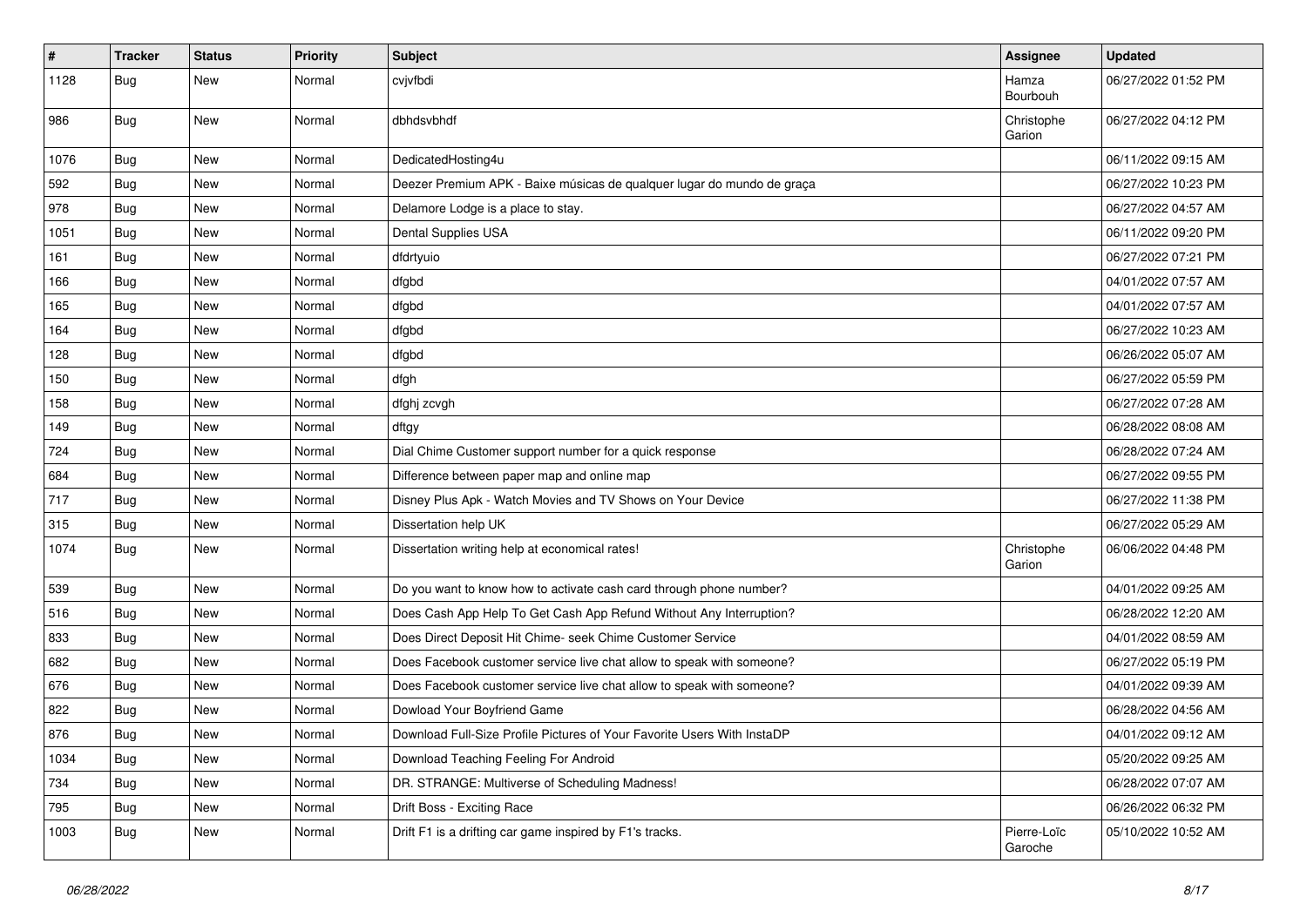| #    | <b>Tracker</b> | <b>Status</b> | <b>Priority</b> | <b>Subject</b>                                                                                                                                                                                                                                                        | Assignee               | <b>Updated</b>      |
|------|----------------|---------------|-----------------|-----------------------------------------------------------------------------------------------------------------------------------------------------------------------------------------------------------------------------------------------------------------------|------------------------|---------------------|
| 727  | Bug            | New           | Normal          | Drive for speed simulator mod apk                                                                                                                                                                                                                                     | Pierre-Loïc<br>Garoche | 06/27/2022 06:33 AM |
| 581  | <b>Bug</b>     | New           | Normal          | E-Learning Course Help                                                                                                                                                                                                                                                |                        | 06/28/2022 03:36 AM |
| 910  | <b>Bug</b>     | New           | Normal          | Each content looks unisize or not formated                                                                                                                                                                                                                            |                        | 04/06/2022 11:21 AM |
| 347  | <b>Bug</b>     | New           | Normal          | Eco/Green Cleaning Services in Chesapeake VA                                                                                                                                                                                                                          |                        | 06/28/2022 06:48 AM |
| 332  | Bug            | New           | Normal          | Eco/Green Cleaning Services in Norfolk VA                                                                                                                                                                                                                             |                        | 04/01/2022 07:25 AM |
| 317  | <b>Bug</b>     | New           | Normal          | Eco/Green Cleaning Services in Virginia Beach VA                                                                                                                                                                                                                      |                        | 06/27/2022 07:03 AM |
| 949  | <b>Bug</b>     | New           | Normal          | <b>Educational Games</b>                                                                                                                                                                                                                                              |                        | 06/15/2022 09:11 PM |
| 708  | Bug            | New           | Normal          | Efficient ways to proceed with the cash app dispute process?                                                                                                                                                                                                          |                        | 06/28/2022 04:03 AM |
| 655  | <b>Bug</b>     | New           | Normal          | <b>Eggplant Health Benefits</b>                                                                                                                                                                                                                                       |                        | 06/27/2022 03:40 PM |
| 593  | Bug            | New           | Normal          | Eiffel Spark Ultimate C2 SN series is a fully synthetic range of advanced performance engine oils blended in<br>high performance fully synthetic (PAO - polyalphaolefin) basestocks fortified with advanced technology<br>additive system, specifically formulated to |                        | 06/27/2022 03:28 AM |
| 1092 | <b>Bug</b>     | New           | Normal          | Ellison Estate Vineyard                                                                                                                                                                                                                                               |                        | 06/20/2022 12:03 PM |
| 351  | <b>Bug</b>     | <b>New</b>    | Normal          | Emergency Cleaning Services in Chesapeake VA                                                                                                                                                                                                                          |                        | 04/01/2022 07:14 AM |
| 350  | <b>Bug</b>     | New           | Normal          | Emergency Cleaning Services in Chesapeake VA                                                                                                                                                                                                                          |                        | 04/01/2022 07:14 AM |
| 335  | Bug            | New           | Normal          | Emergency Cleaning Services in Norfolk VA                                                                                                                                                                                                                             |                        | 04/01/2022 07:24 AM |
| 320  | <b>Bug</b>     | New           | Normal          | Emergency Cleaning Services in Virginia Beach VA                                                                                                                                                                                                                      |                        | 04/01/2022 07:27 AM |
| 561  | <b>Bug</b>     | New           | Normal          | Enjoy the Full YouTube Premium Experience With YouTube Premium Membership                                                                                                                                                                                             |                        | 06/27/2022 09:33 PM |
| 1117 | <b>Bug</b>     | New           | Normal          | Equal Words - Word search game for PC and Windows Phone                                                                                                                                                                                                               |                        | 06/27/2022 02:12 AM |
| 692  | <b>Bug</b>     | New           | Normal          | Esports 888b                                                                                                                                                                                                                                                          |                        | 06/12/2022 10:04 AM |
| 75   | Bug            | New           | Normal          | exception File "checks/algebraicLoop.ml", line 368, characters 16-22: Assertion failed                                                                                                                                                                                |                        | 06/28/2022 06:47 AM |
| 573  | <b>Bug</b>     | New           | Normal          | Experimente lo mejor en la aplicación Apk de juegos gratis                                                                                                                                                                                                            |                        | 06/28/2022 12:55 AM |
| 92   | Bug            | New           | High            | expression should have been normalized in EMF backend                                                                                                                                                                                                                 | Pierre-Loïc<br>Garoche | 06/27/2022 11:11 PM |
| 135  | <b>Bug</b>     | <b>New</b>    | Normal          | factspress                                                                                                                                                                                                                                                            |                        | 04/01/2022 07:52 AM |
| 258  | <b>Bug</b>     | New           | Normal          | Fake Nike Dunk High AMBUSH Deep Royal                                                                                                                                                                                                                                 |                        | 06/27/2022 08:50 PM |
| 497  | Bug            | New           | Normal          | Fake Nike Dunk Low Off-White Lot 50                                                                                                                                                                                                                                   |                        | 06/28/2022 07:07 AM |
| 256  | Bug            | New           | Normal          | <b>Fake Travis Scott Shoes</b>                                                                                                                                                                                                                                        |                        | 04/01/2022 08:12 AM |
| 977  | <b>Bug</b>     | New           | Normal          | Fans of the Old Country will like this book.                                                                                                                                                                                                                          |                        | 06/26/2022 05:54 AM |
| 268  | Bug            | New           | Normal          | Fashionj                                                                                                                                                                                                                                                              |                        | 04/01/2022 08:20 AM |
| 154  | Bug            | New           | Normal          | fdgyyrut gyrtrw                                                                                                                                                                                                                                                       |                        | 06/27/2022 01:21 AM |
| 915  | Bug            | New           | Normal          | Finance dissertation writing                                                                                                                                                                                                                                          |                        | 04/07/2022 09:22 AM |
| 1091 | <b>Bug</b>     | New           | Normal          | Find family fun indoors and outdoors in the Jungfrau Region                                                                                                                                                                                                           |                        | 06/14/2022 09:33 AM |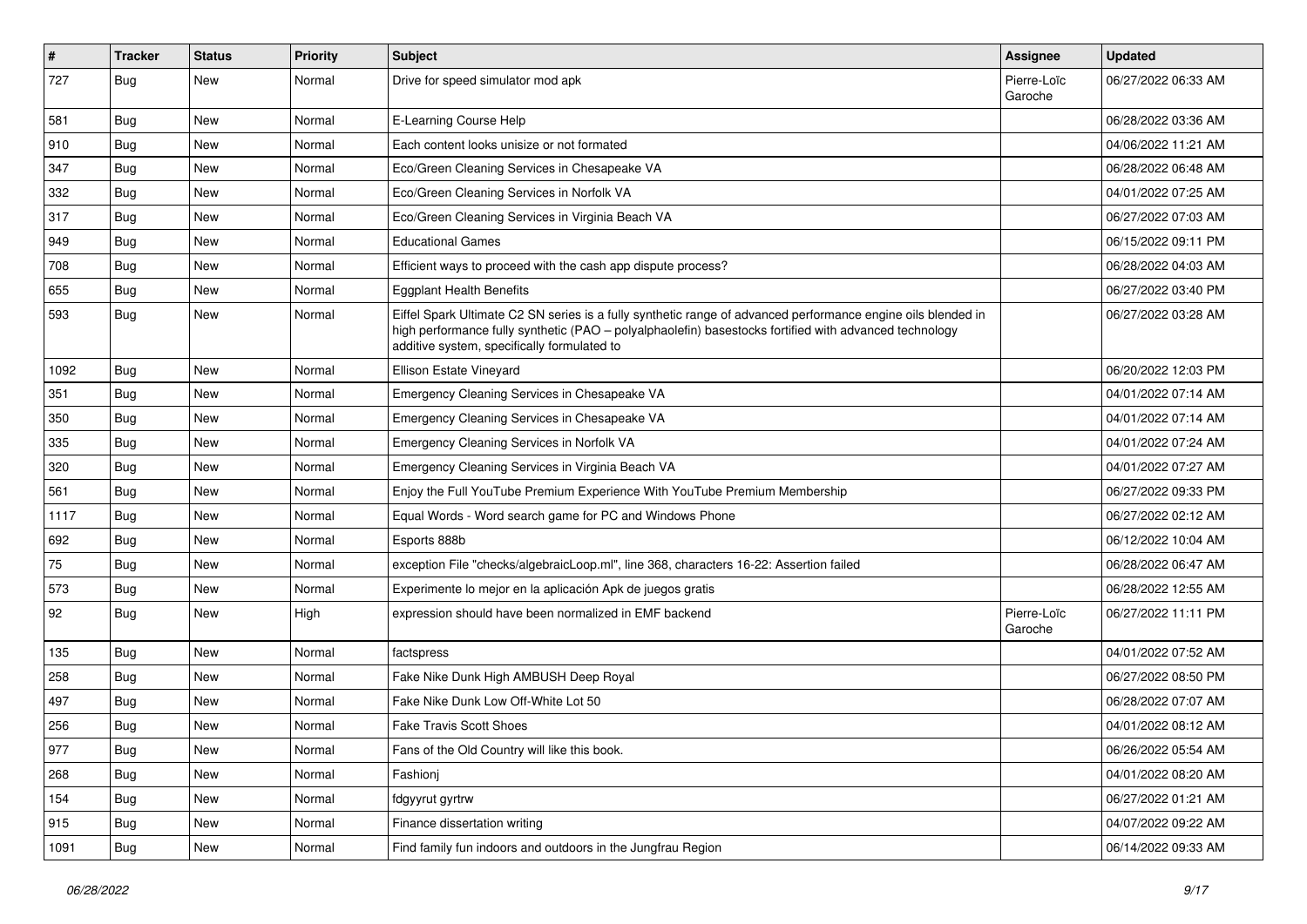| #   | <b>Tracker</b> | <b>Status</b> | <b>Priority</b> | Subject                                                         | Assignee | <b>Updated</b>      |
|-----|----------------|---------------|-----------------|-----------------------------------------------------------------|----------|---------------------|
| 985 | <b>Bug</b>     | New           | Normal          | Find out the vitality of Facebook Phone Number:                 |          | 06/27/2022 05:39 AM |
| 316 | <b>Bug</b>     | New           | Normal          | Finden Sie den besten Klingelton für Ihr Telefon                |          | 06/24/2022 10:28 PM |
| 983 | <b>Bug</b>     | New           | Normal          | Finding issue in tekken 3 game?                                 |          | 06/28/2022 03:26 AM |
| 982 | Bug            | New           | Normal          | Five sites that let you download free scenarios for your iPhone |          | 05/07/2022 09:34 PM |
| 213 | <b>Bug</b>     | New           | Normal          | fix HP Notebook Missing Operating System Error Message          |          | 04/01/2022 08:53 AM |
| 475 | Bug            | New           | Normal          | Floor Cleaning Arlington MA                                     |          | 06/28/2022 06:51 AM |
| 411 | <b>Bug</b>     | New           | Normal          | Floor Cleaning Boston MA                                        |          | 04/01/2022 07:47 AM |
| 427 | <b>Bug</b>     | New           | Normal          | Floor Cleaning Brookline MA                                     |          | 04/01/2022 07:46 AM |
| 460 | Bug            | New           | Normal          | Floor Cleaning Medford MA                                       |          | 06/26/2022 08:00 PM |
| 436 | <b>Bug</b>     | New           | Normal          | Floor Cleaning Newton MA                                        |          | 04/01/2022 07:50 AM |
| 452 | <b>Bug</b>     | New           | Normal          | Floor Cleaning Quincy MA                                        |          | 04/01/2022 07:48 AM |
| 419 | Bug            | New           | Normal          | Floor Cleaning Somerville MA                                    |          | 04/01/2022 07:46 AM |
| 444 | Bug            | New           | Normal          | Floor Cleaning Watertown MA                                     |          | 04/01/2022 07:49 AM |
| 468 | <b>Bug</b>     | New           | Normal          | Floor Cleaning Westchester MA                                   |          | 06/27/2022 02:41 AM |
| 473 | Bug            | New           | Normal          | Floor Stripping Arlington MA                                    |          | 06/28/2022 04:29 AM |
| 409 | <b>Bug</b>     | New           | Normal          | Floor Stripping Boston MA                                       |          | 04/01/2022 07:47 AM |
| 425 | Bug            | New           | Normal          | Floor Stripping Brookline MA                                    |          | 04/01/2022 07:45 AM |
| 458 | Bug            | New           | Normal          | Floor Stripping Medford MA                                      |          | 04/01/2022 07:32 AM |
| 434 | <b>Bug</b>     | New           | Normal          | Floor Stripping Newton MA                                       |          | 04/01/2022 07:50 AM |
| 450 | <b>Bug</b>     | New           | Normal          | Floor Stripping Quincy MA                                       |          | 06/27/2022 01:48 PM |
| 417 | <b>Bug</b>     | New           | Normal          | Floor Stripping Somerville MA                                   |          | 04/01/2022 07:46 AM |
| 442 | Bug            | New           | Normal          | Floor Stripping Watertown MA                                    |          | 04/01/2022 07:49 AM |
| 466 | <b>Bug</b>     | New           | Normal          | Floor Stripping Westchester MA                                  |          | 06/28/2022 03:45 AM |
| 474 | Bug            | New           | Normal          | Floor Waxing Arlington MA                                       |          | 06/27/2022 03:03 AM |
| 410 | Bug            | New           | Normal          | Floor Waxing Boston MA                                          |          | 04/01/2022 07:47 AM |
| 426 | Bug            | New           | Normal          | Floor Waxing Brookline MA                                       |          | 04/01/2022 07:49 AM |
| 459 | <b>Bug</b>     | New           | Normal          | Floor Waxing Medford MA                                         |          | 04/01/2022 07:32 AM |
| 435 | <b>Bug</b>     | New           | Normal          | Floor Waxing Newton MA                                          |          | 04/01/2022 07:50 AM |
| 451 | Bug            | New           | Normal          | Floor Waxing Quincy MA                                          |          | 04/01/2022 07:48 AM |
| 418 | Bug            | New           | Normal          | Floor Waxing Somerville MA                                      |          | 04/01/2022 07:46 AM |
| 443 | Bug            | New           | Normal          | Floor Waxing Watertown MA                                       |          | 04/01/2022 07:51 AM |
| 467 | Bug            | New           | Normal          | Floor Waxing Westchester MA                                     |          | 04/01/2022 07:31 AM |
| 253 | <b>Bug</b>     | New           | Normal          | Florence Lawrence                                               |          | 06/28/2022 01:31 AM |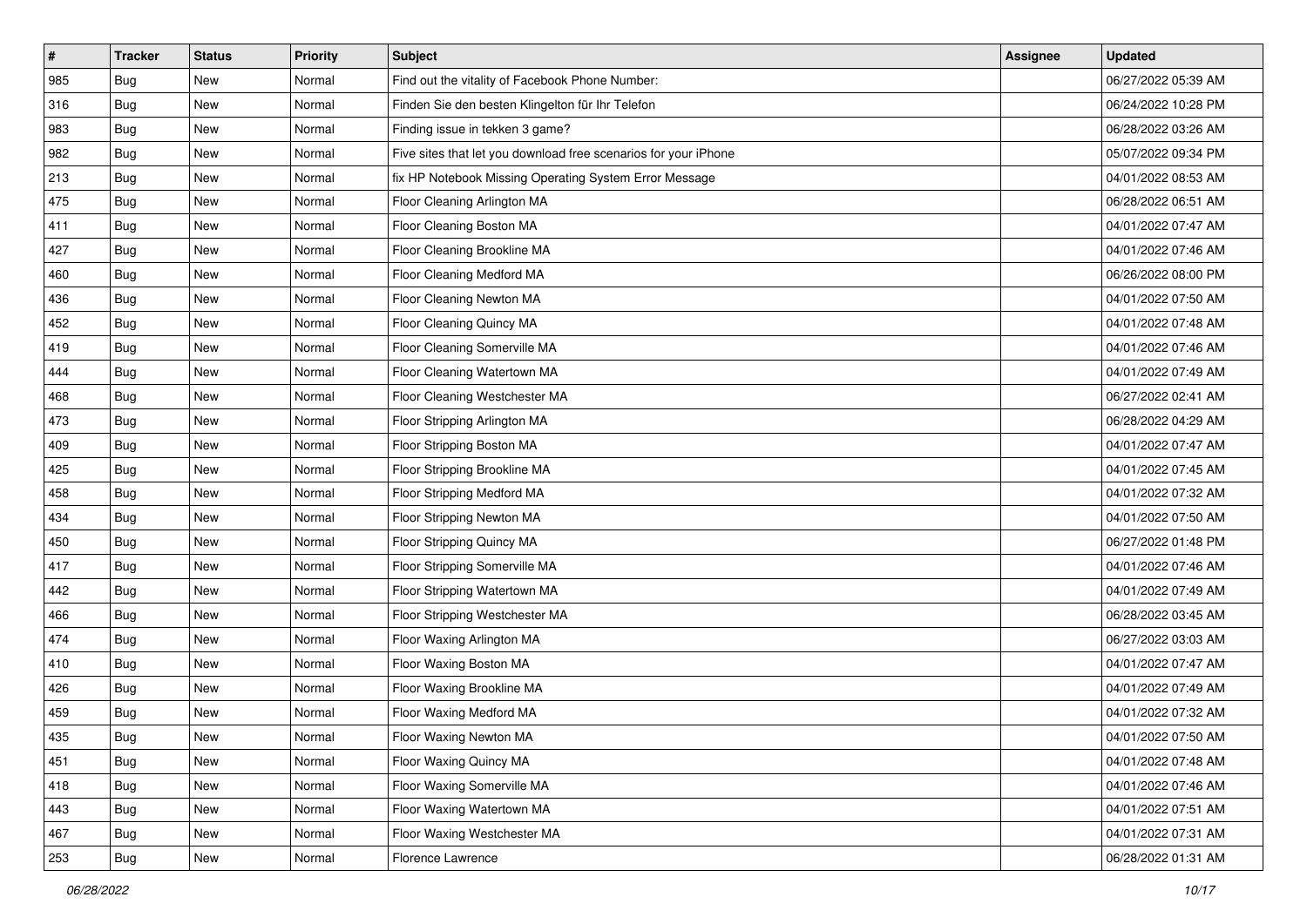| $\sharp$ | <b>Tracker</b> | <b>Status</b> | <b>Priority</b> | <b>Subject</b>                                                                   | Assignee | <b>Updated</b>      |
|----------|----------------|---------------|-----------------|----------------------------------------------------------------------------------|----------|---------------------|
| 232      | <b>Bug</b>     | New           | Normal          | FM whatsapp messaging app.                                                       |          | 06/27/2022 10:04 AM |
| 956      | <b>Bug</b>     | <b>New</b>    | Normal          | FNF Free Mods Online                                                             |          | 06/25/2022 09:59 PM |
| 774      | <b>Bug</b>     | New           | Normal          | Follow proper initiatives                                                        |          | 06/27/2022 07:54 PM |
| 765      | Bug            | New           | Normal          | Follow proper initiatives to check my cash app                                   |          | 06/25/2022 10:08 AM |
| 590      | <b>Bug</b>     | New           | Normal          | Follow proper initiatives to check my cash app card balance:                     |          | 06/27/2022 09:57 AM |
| 577      | Bug            | New           | Normal          | Follow these easy steps to make Admiral Casino Login                             |          | 06/28/2022 03:52 AM |
| 703      | <b>Bug</b>     | New           | Normal          | For real-time help, dial Facebook customer service number                        |          | 06/27/2022 12:08 PM |
| 157      | Bug            | New           | Normal          | Forget cash app pin                                                              |          | 06/27/2022 11:41 PM |
| 515      | Bug            | New           | Normal          | Fragment Nike Dunk High Tokyo Fake                                               |          | 06/28/2022 04:43 AM |
| 979      | Bug            | New           | Normal          | Free Gas Cards for the Unemployed                                                |          | 06/25/2022 09:02 PM |
| 980      | <b>Bug</b>     | New           | Normal          | Free Gas Cards for the Unemployed                                                |          | 04/28/2022 06:25 AM |
| 219      | Bug            | New           | Normal          | Free Ringtones for Cell Phones.                                                  |          | 06/28/2022 05:34 AM |
| 781      | Bug            | New           | Normal          | Free Whatsapp Group to Join                                                      |          | 06/28/2022 02:46 AM |
| 923      | Bug            | New           | Normal          | frenchies for sale                                                               |          | 04/11/2022 02:35 PM |
| 957      | Bug            | New           | Normal          | From Where I Can Get Cheap Writing Services?                                     |          | 04/20/2022 05:06 AM |
| 789      | Bug            | New           | Normal          | Full version                                                                     |          | 06/27/2022 01:00 PM |
| 393      | Bug            | New           | Normal          | Furniture Assembly Services in Annapolis MD                                      |          | 04/01/2022 07:16 AM |
| 369      | Bug            | New           | Normal          | Furniture Assembly Services in Arlington County VA                               |          | 04/01/2022 07:12 AM |
| 357      | Bug            | New           | Normal          | Furniture Assembly Services in Baltimore MD                                      |          | 04/01/2022 07:12 AM |
| 375      | Bug            | <b>New</b>    | Normal          | Furniture Assembly Services in Fairfax VA                                        |          | 04/01/2022 07:18 AM |
| 405      | Bug            | New           | Normal          | Furniture Assembly Services in Gaithersburg MD                                   |          | 04/01/2022 07:47 AM |
| 381      | Bug            | New           | Normal          | Furniture Assembly Services in McLean VA                                         |          | 04/01/2022 07:17 AM |
| 399      | <b>Bug</b>     | New           | Normal          | Furniture Assembly Services in Potomac MD                                        |          | 04/01/2022 07:15 AM |
| 387      | Bug            | New           | Normal          | Furniture Assembly Services in Sterling VA                                       |          | 04/01/2022 07:18 AM |
| 363      | Bug            | New           | Normal          | Furniture Assembly Services in Washington DC                                     |          | 04/01/2022 07:13 AM |
| 849      | Bug            | New           | Normal          | FutEmax App Apk - Watch Soccer, Fantasy Football, And More On Your Mobile Device |          | 04/01/2022 09:04 AM |
| 1053     | <b>Bug</b>     | New           | Normal          | Game Geometry Dash                                                               |          | 05/26/2022 11:30 AM |
| 1118     | <b>Bug</b>     | New           | Normal          | Gameplay Minecraft                                                               |          | 06/27/2022 10:33 AM |
| 412      | Bug            | New           | Normal          | Germs Removal Boston MA                                                          |          | 04/01/2022 07:47 AM |
| 429      | Bug            | New           | Normal          | Germs Removal Brookline MA                                                       |          | 04/01/2022 07:51 AM |
| 428      | Bug            | New           | Normal          | Germs Removal Brookline MA                                                       |          | 04/01/2022 07:47 AM |
| 461      | Bug            | New           | Normal          | Germs Removal Medford MA                                                         |          | 06/28/2022 04:15 AM |
| 437      | <b>Bug</b>     | New           | Normal          | Germs Removal Newton MA                                                          |          | 04/01/2022 07:50 AM |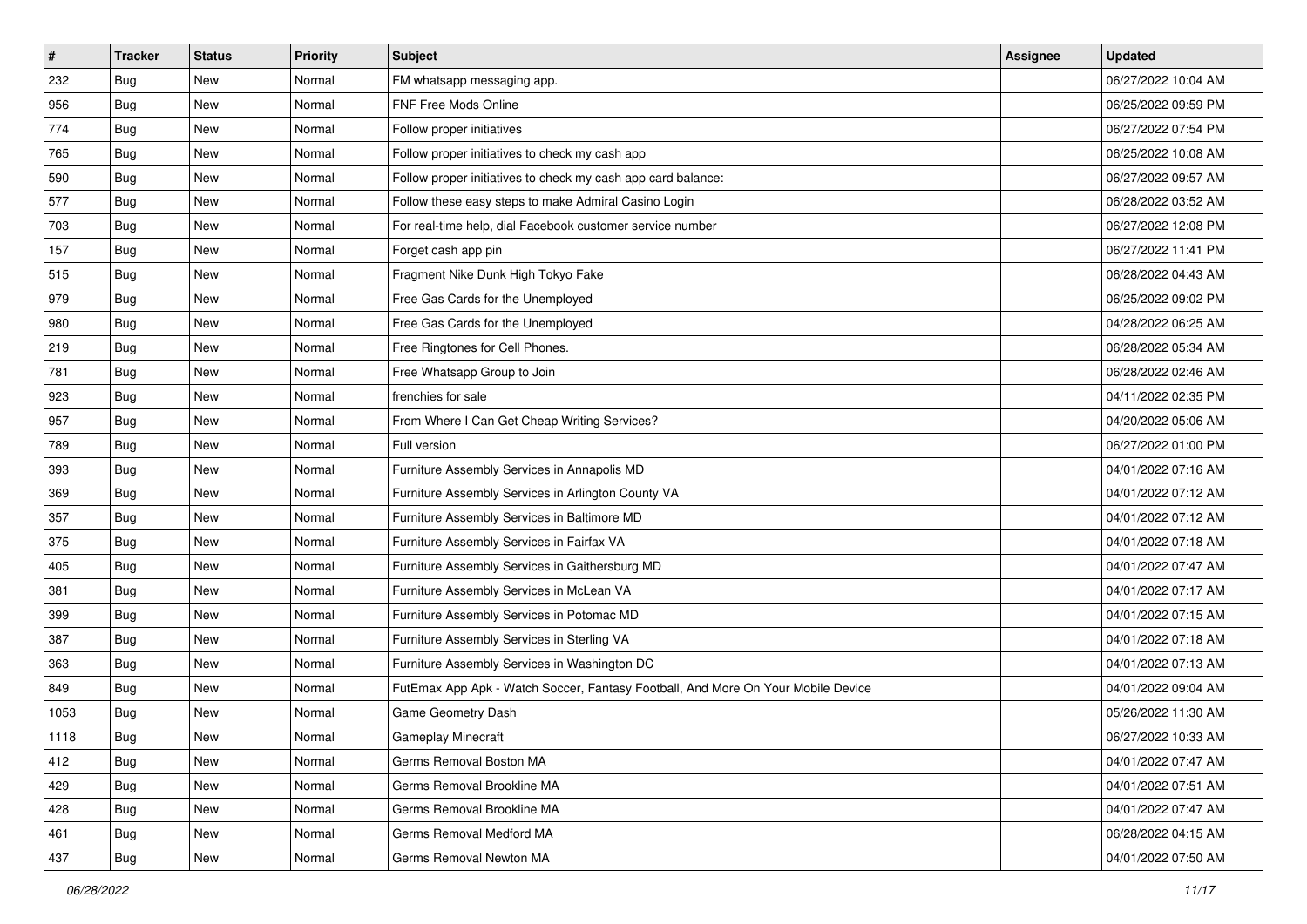| $\pmb{\#}$ | <b>Tracker</b> | <b>Status</b> | <b>Priority</b> | Subject                                                                                                                                                                                                                                           | Assignee               | <b>Updated</b>      |
|------------|----------------|---------------|-----------------|---------------------------------------------------------------------------------------------------------------------------------------------------------------------------------------------------------------------------------------------------|------------------------|---------------------|
| 453        | Bug            | New           | Normal          | Germs Removal Quincy MA                                                                                                                                                                                                                           |                        | 04/01/2022 07:48 AM |
| 420        | Bug            | New           | Normal          | Germs Removal Somerville MA                                                                                                                                                                                                                       |                        | 04/01/2022 07:46 AM |
| 445        | <b>Bug</b>     | New           | Normal          | Germs Removal Watertown MA                                                                                                                                                                                                                        |                        | 04/01/2022 07:49 AM |
| 469        | <b>Bug</b>     | New           | Normal          | Germs Removal Westchester MA                                                                                                                                                                                                                      |                        | 06/26/2022 05:31 PM |
| 641        | Bug            | New           | Normal          | Get Best Economics Dissertation Writing Service                                                                                                                                                                                                   |                        | 06/25/2022 10:04 AM |
| 489        | <b>Bug</b>     | New           | Normal          | Get cash app refund instantly if sent to the wrong person                                                                                                                                                                                         |                        | 06/27/2022 06:48 PM |
| 959        | Bug            | New           | Normal          | Get connected with cash app team-How to get money off cash app at walmart without card                                                                                                                                                            |                        | 06/27/2022 08:52 AM |
| 732        | <b>Bug</b>     | New           | Normal          | Get rectifications steps about why cash app transfer failed                                                                                                                                                                                       |                        | 06/26/2022 03:28 PM |
| 547        | <b>Bug</b>     | New           | Normal          | Get rid of the issue of cash app down by calling experts.                                                                                                                                                                                         |                        | 06/26/2022 10:38 AM |
| 668        | Bug            | New           | Normal          | Get to know Cash App Refund Process here                                                                                                                                                                                                          |                        | 06/27/2022 02:38 PM |
| 535        | <b>Bug</b>     | New           | Normal          | Getting Tangled Problems When You Try To Apply For Cash App Delete Account                                                                                                                                                                        | Christophe<br>Garion   | 06/26/2022 04:51 PM |
| 162        | <b>Bug</b>     | New           | Normal          | gfyuik9                                                                                                                                                                                                                                           | Hamza<br>Bourbouh      | 04/01/2022 08:01 AM |
| 120        | <b>Bug</b>     | New           | Normal          | ghfjtkx                                                                                                                                                                                                                                           | Pierre-Loïc<br>Garoche | 06/28/2022 04:35 AM |
| 965        | <b>Bug</b>     | New           | Normal          | Go with cash app customer service to know where I can load my cash app card                                                                                                                                                                       |                        | 06/28/2022 04:30 AM |
| 118        | Bug            | New           | Normal          | golf                                                                                                                                                                                                                                              | Anonymous              | 06/28/2022 02:52 AM |
| 892        | <b>Bug</b>     | New           | Normal          | Good game                                                                                                                                                                                                                                         |                        | 04/01/2022 09:15 AM |
| 834        | <b>Bug</b>     | New           | Normal          | Grasp the secret to relieve stress and fatigue                                                                                                                                                                                                    |                        | 04/01/2022 08:57 AM |
| 818        | Bug            | New           | Normal          | Have you ever played a basketball game?                                                                                                                                                                                                           | Corentin<br>Lauverjat  | 04/01/2022 08:55 AM |
| 285        | Bug            | <b>New</b>    | Normal          | Have you ever written an essay?                                                                                                                                                                                                                   |                        | 06/27/2022 08:05 PM |
| 137        | <b>Bug</b>     | New           | Normal          | hcbets                                                                                                                                                                                                                                            |                        | 04/01/2022 07:52 AM |
| 492        | <b>Bug</b>     | New           | Normal          | HD Streamz MOD APK v3.5.5 (Keine Werbung)                                                                                                                                                                                                         |                        | 06/28/2022 01:41 AM |
| 295        | Bug            | New           | Normal          | Headliner Repair Services in Jonesboro GA                                                                                                                                                                                                         |                        | 04/01/2022 07:21 AM |
| 305        | <b>Bug</b>     | New           | Normal          | Headliner Repair Services in Norcross GA                                                                                                                                                                                                          |                        | 04/01/2022 07:19 AM |
| 1088       | <b>Bug</b>     | New           | Normal          | Health And Fitness Tips 2022                                                                                                                                                                                                                      | Pierre-Loïc<br>Garoche | 06/20/2022 06:42 AM |
| 182        | <b>Bug</b>     | New           | Normal          | <b>Healthcare Custom Writing Services</b>                                                                                                                                                                                                         |                        | 06/27/2022 11:00 PM |
| 181        | Bug            | New           | Normal          | <b>Healthcare Custom Writing Services</b>                                                                                                                                                                                                         |                        | 06/28/2022 07:35 AM |
| 627        | Bug            | New           | Normal          | <b>HELO</b>                                                                                                                                                                                                                                       |                        | 06/26/2022 06:42 AM |
| 544        | Bug            | New           | Normal          | Hey! I had a very cool idea to order our general picture on canvas for my family as a gift. But couldn't find a<br>good one. Once my friend advised me this article in which I found what I was looking for and gave a cool gift<br>to my family. |                        | 06/27/2022 04:10 AM |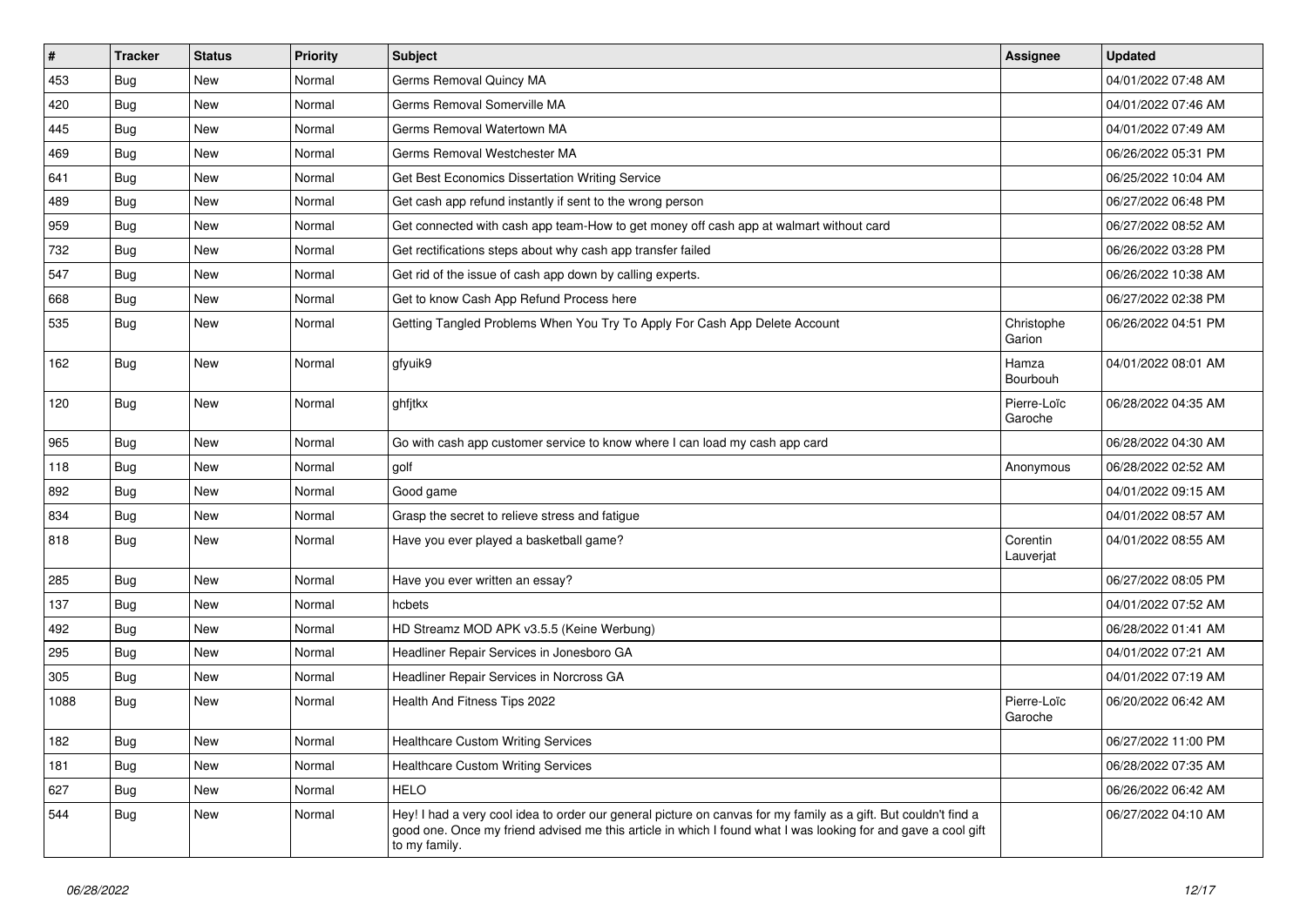| $\pmb{\#}$ | <b>Tracker</b> | <b>Status</b> | <b>Priority</b> | Subject                                                                          | <b>Assignee</b>        | <b>Updated</b>      |
|------------|----------------|---------------|-----------------|----------------------------------------------------------------------------------|------------------------|---------------------|
| 187        | Bug            | New           | Normal          | High Quality Replic 350 V2 Carbon                                                |                        | 04/01/2022 08:40 AM |
| 508        | Bug            | New           | Normal          | hire a professional dissertation help                                            |                        | 06/28/2022 07:23 AM |
| 195        | <b>Bug</b>     | New           | Normal          | homoeobazaar                                                                     |                        | 04/01/2022 08:23 AM |
| 196        | <b>Bug</b>     | New           | Normal          | Homoeobazaar For Homeopathy Medicines                                            |                        | 06/27/2022 02:18 PM |
| 671        | <b>Bug</b>     | New           | Normal          | Hot games                                                                        | Pierre-Loïc<br>Garoche | 06/27/2022 07:40 AM |
| 274        | Bug            | <b>New</b>    | Normal          | How AI is transforming coupon marketing campaigns?                               | Anonymous              | 06/27/2022 01:54 PM |
| 589        | <b>Bug</b>     | New           | Normal          | How can I get the cash app phone number of customer support?                     |                        | 06/28/2022 07:11 AM |
| 631        | <b>Bug</b>     | New           | Normal          | How Can I Load Cash App Card at Walmart straight away?                           |                        | 06/26/2022 04:07 PM |
| 630        | <b>Bug</b>     | New           | Normal          | How Can I Load Cash App Card at Walmart straight away?                           |                        | 06/26/2022 12:04 AM |
| 629        | Bug            | New           | Normal          | How Can I Load Cash App Card at Walmart straight away?                           |                        | 06/28/2022 06:07 AM |
| 933        | Bug            | New           | Normal          | How Can I Watch Movies on My Mobile Phone                                        |                        | 06/24/2022 12:55 AM |
| 706        | Bug            | New           | Normal          | How Can You Cancel A Cash App Payment Without Any Prior Information?             |                        | 06/26/2022 09:13 AM |
| 501        | Bug            | New           | Normal          | How Do I Annihilate Cash App Transfer Failed Problems Effectively                | Pierre-Loïc<br>Garoche | 06/27/2022 08:38 PM |
| 815        | Bug            | New           | Normal          | how do i call cash app customer service                                          | Xavier Thirioux        | 06/26/2022 10:54 PM |
| 971        | Bug            | New           | Normal          | How Do I Check Balance On Cash App Card With Optimum Ease?                       |                        | 06/27/2022 08:16 PM |
| 783        | Bug            | New           | Normal          | How Do I Determine The Reasons And Solutions To Fix Cash App Transfer Failed?    |                        | 06/27/2022 08:58 PM |
| 1106       | <b>Bug</b>     | New           | Normal          | How Do I Get Cash App ++ Without Confronting Any Technical Glitches?             |                        | 06/25/2022 09:53 PM |
| 719        | Bug            | New           | Normal          | How Do I Send \$5000 Through Cash App Account With Ease?                         |                        | 06/26/2022 10:14 PM |
| 758        | <b>Bug</b>     | New           | Normal          | How Do I Study Consistently For Hours?                                           |                        | 06/27/2022 12:49 AM |
| 737        | <b>Bug</b>     | New           | Normal          | How Do I Talk To A Live Person At Facebook If Anything Is Doubtful?              |                        | 06/27/2022 09:59 PM |
| 1087       | Bug            | New           | Normal          | How do new writers start out?                                                    |                        | 06/10/2022 03:25 PM |
| 796        | <b>Bug</b>     | New           | Normal          | How Does Cash App ++ actually work and What is the process of it                 |                        | 06/22/2022 07:03 AM |
| 720        | <b>Bug</b>     | New           | Normal          | How does Cash App Phone Number provide a quick treatment?                        |                        | 06/27/2022 08:02 AM |
| 524        | <b>Bug</b>     | New           | Normal          | How Does Google Account Recovery Work If Your Account Is Hacked?                 |                        | 06/27/2022 12:46 PM |
| 733        | <b>Bug</b>     | New           | Normal          | How does one go about getting a book deal?                                       |                        | 04/01/2022 09:33 AM |
| 928        | Bug            | New           | Normal          | How Does Sutton Bank Cash App Customer Service Help In Answering Your Questions? |                        | 04/12/2022 11:36 AM |
| 215        | <b>Bug</b>     | New           | Normal          | How For Top Level Cell Phone For You                                             |                        | 06/27/2022 09:19 PM |
| 633        | Bug            | New           | Normal          | How i can i solve my issue                                                       |                        | 04/01/2022 09:38 AM |
| 742        | Bug            | New           | Normal          | How Long Does Cash App Support Take To Respond For A Better Support?             |                        | 06/25/2022 11:00 PM |
| 916        | <b>Bug</b>     | New           | Normal          | How long does it take to write a book?                                           |                        | 04/07/2022 12:15 PM |
| 955        | Bug            | New           | Normal          | How Long Does Verification Take On Cash App If You Apply For The Verification?   | Christophe<br>Garion   | 06/25/2022 10:50 PM |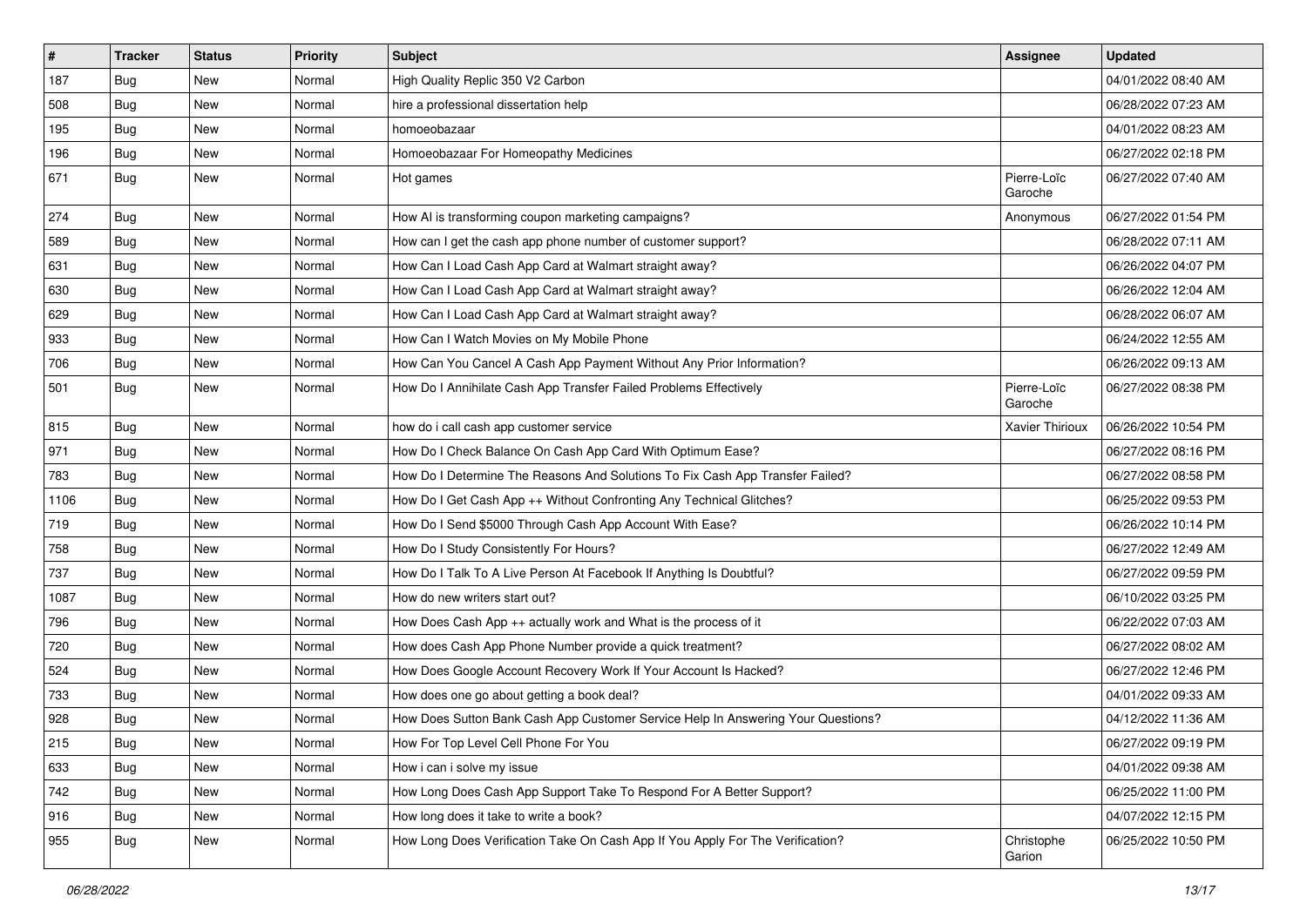| $\vert$ # | <b>Tracker</b> | <b>Status</b> | <b>Priority</b> | <b>Subject</b>                                                            | <b>Assignee</b>        | <b>Updated</b>      |
|-----------|----------------|---------------|-----------------|---------------------------------------------------------------------------|------------------------|---------------------|
| 571       | <b>Bug</b>     | New           | Normal          | How may the Cash app dispute your trade?                                  | Pierre-Loïc<br>Garoche | 06/27/2022 02:39 PM |
| 738       | <b>Bug</b>     | New           | Normal          | How Much Amount Do I Get Using The Referral Code For Cash App?            |                        | 06/27/2022 03:58 PM |
| 217       | Bug            | New           | Normal          | How this service matter most?                                             |                        | 06/27/2022 06:48 PM |
| 1115      | Bug            | <b>New</b>    | Normal          | How to access your saved favorite Tiktok                                  |                        | 06/26/2022 12:01 PM |
| 784       | <b>Bug</b>     | New           | Normal          | How To Add Money On Cash App Card And Check The Funds?                    |                        | 06/26/2022 01:43 PM |
| 762       | Bug            | New           | Normal          | How To Add Money To A Cash App Card If Struggling With Low Amount?        |                        | 06/27/2022 09:58 PM |
| 678       | <b>Bug</b>     | New           | Normal          | How to be a winner in buidnow gg                                          |                        | 06/27/2022 04:47 PM |
| 972       | Bug            | New           | Normal          | How To Borrow Money From The Cash App? Get To Know About The Same         |                        | 04/25/2022 07:30 AM |
| 852       | Bug            | New           | Normal          | How to cancel your French Bee flight within 24 hours?                     |                        | 04/01/2022 09:13 AM |
| 882       | <b>Bug</b>     | New           | Normal          | How to change bank account on cash app?                                   |                        | 04/01/2022 09:16 AM |
| 906       | <b>Bug</b>     | New           | Normal          | How To Change Cash App From Business To Personal Account For Any Reasons? |                        | 04/04/2022 09:57 AM |
| 1009      | Bug            | New           | Normal          | How to change routing number on Cash App?                                 |                        | 05/11/2022 07:13 AM |
| 1025      | <b>Bug</b>     | New           | Normal          | how to change the logo in wordpress                                       |                        | 06/25/2022 06:20 PM |
| 518       | <b>Bug</b>     | New           | Normal          | How To Check The Balance Of Cash App Account By Taking Cash App Support?  |                        | 06/27/2022 03:46 AM |
| 536       | Bug            | New           | Normal          | How to check the balance on the cash app card                             | Hamza<br>Bourbouh      | 06/28/2022 04:44 AM |
| 1024      | Bug            | <b>New</b>    | Normal          | How to choose the right broker                                            |                        | 06/25/2022 06:23 PM |
| 533       | <b>Bug</b>     | New           | Normal          | How to complete the homework assignments in economics in the easiest way? |                        | 06/26/2022 10:12 PM |
| 1101      | <b>Bug</b>     | <b>New</b>    | Normal          | How to Delete Cash App History at once?                                   |                        | 06/27/2022 01:33 PM |
| 1064      | Bug            | New           | Normal          | How to delete Cash App history?                                           | Pierre-Loïc<br>Garoche | 06/11/2022 10:29 AM |
| 976       | Bug            | New           | Normal          | How to delete the cash app account history right now?                     | Hamza<br>Bourbouh      | 04/27/2022 09:47 AM |
| 697       | <b>Bug</b>     | New           | Normal          | How to Descargar Pura TV For Android                                      |                        | 06/27/2022 03:57 PM |
| 984       | <b>Bug</b>     | <b>New</b>    | Normal          | How to disable, permanently delete Twitter account on phone, PC           |                        | 06/26/2022 08:28 AM |
| 826       | Bug            | New           | Normal          | How to Dowload MXL TV Premium                                             |                        | 05/26/2022 03:34 PM |
| 966       | <b>Bug</b>     | New           | Normal          | How to Download the Filmes                                                |                        | 06/27/2022 03:25 AM |
| 591       | <b>Bug</b>     | New           | Normal          | How To Find Facebook Modifications For Your Spotify Premium Apk?          |                        | 06/27/2022 08:41 AM |
| 1038      | <b>Bug</b>     | New           | Normal          | How to Fix Canon Printer Offline ISsue                                    | Pierre-Loïc<br>Garoche | 05/27/2022 05:25 AM |
| 541       | <b>Bug</b>     | New           | Normal          | How to fix the cash app payment failed errors?                            |                        | 06/27/2022 03:22 PM |
| 574       | Bug            | New           | Normal          | How to fix the Epson printer offline issue due to a wired connection?     |                        | 06/28/2022 04:37 AM |
| 1069      | Bug            | New           | Normal          | how to get cash app support phone number 24*7 available                   |                        | 06/21/2022 08:36 PM |
| 1079      | <b>Bug</b>     | New           | Normal          | How to get cheap psychology assignment?                                   |                        | 06/15/2022 06:00 AM |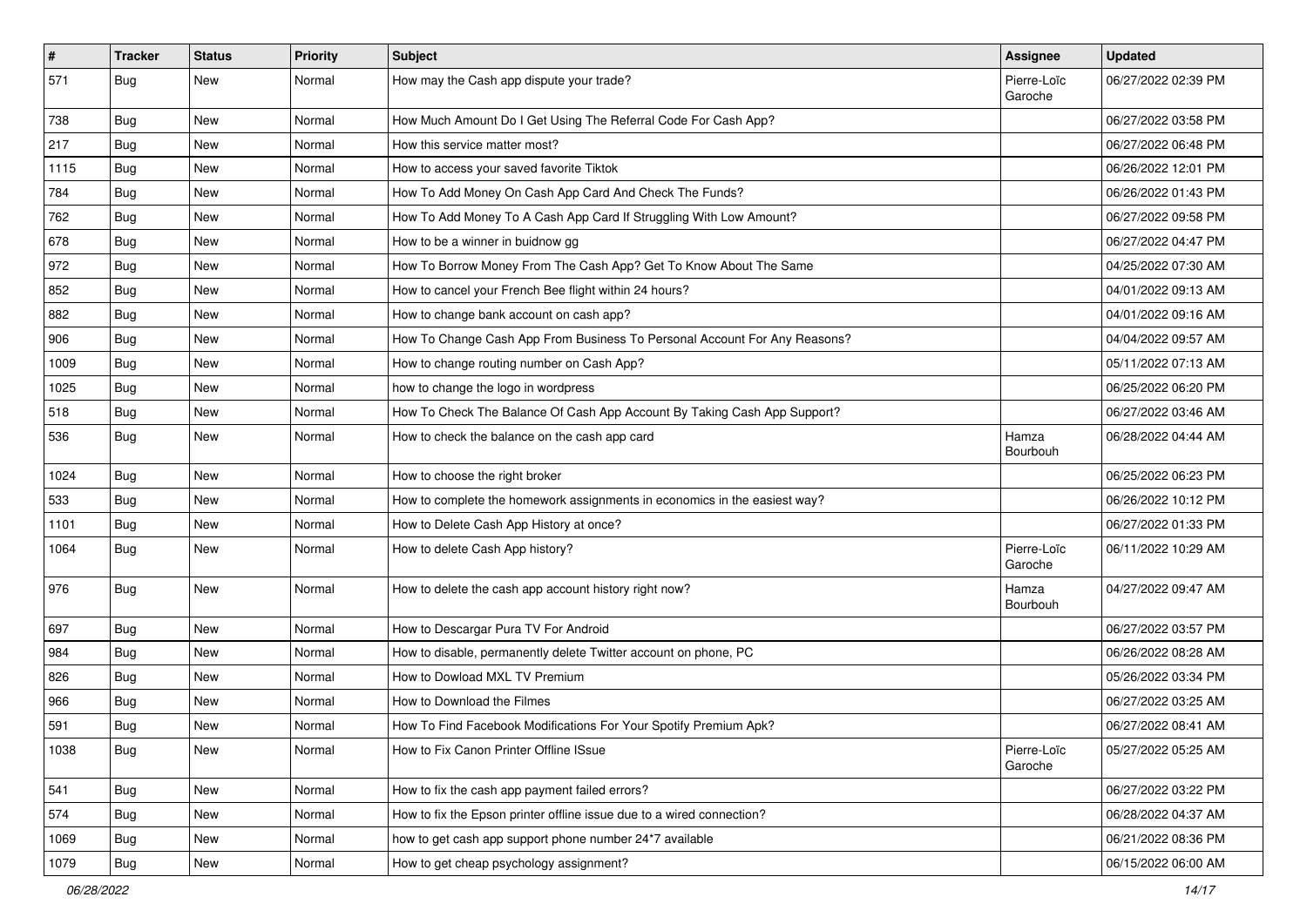| $\vert$ # | <b>Tracker</b> | <b>Status</b> | <b>Priority</b> | Subject                                                                                      | Assignee               | <b>Updated</b>      |
|-----------|----------------|---------------|-----------------|----------------------------------------------------------------------------------------------|------------------------|---------------------|
| 1014      | <b>Bug</b>     | New           | Normal          | how to get chime routing and account number ? chime routing number florida                   |                        | 05/11/2022 12:42 PM |
| 694       | Bug            | New           | Normal          | How to Get Guidance On How To Cash App Withdrawal Limit?                                     | Christophe<br>Garion   | 06/27/2022 04:58 AM |
| 785       | <b>Bug</b>     | <b>New</b>    | Normal          | How To Get Money Off Cash App Without Card Or With A Card?                                   |                        | 06/27/2022 08:28 AM |
| 1039      | Bug            | New           | Normal          | How to Get Tickmill Bonuses for Free                                                         |                        | 05/26/2022 05:43 PM |
| 565       | Bug            | <b>New</b>    | Normal          | How To Install RepelisPlus On Your Android Phone?                                            |                        | 06/27/2022 06:54 AM |
| 564       | Bug            | New           | Normal          | How To Install RepelisPlus On Your Android Phone?                                            |                        | 06/27/2022 12:23 PM |
| 885       | <b>Bug</b>     | <b>New</b>    | Normal          | How to Install the Tele Latino App For Android                                               |                        | 03/28/2022 04:10 AM |
| 696       | Bug            | New           | Normal          | How to Install the TuMangaOnline App                                                         |                        | 06/27/2022 02:49 AM |
| 747       | Bug            | <b>New</b>    | Normal          | How to Install Tyflex Plus on Your Android Device                                            |                        | 06/26/2022 08:16 AM |
| 709       | <b>Bug</b>     | New           | Normal          | How To Load Cash App Card At Walmart Without Having To Face Any Hassle?                      |                        | 06/27/2022 10:30 AM |
| 763       | Bug            | New           | High            | How to Make a Ringtone on Your iPhone                                                        |                        | 06/27/2022 04:16 PM |
| 1032      | Bug            | <b>New</b>    | Normal          | How To Play The Wordle Game                                                                  |                        | 05/17/2022 10:37 AM |
| 1035      | Bug            | New           | Normal          | how to relieve spam score                                                                    | Pierre-Loïc<br>Garoche | 05/18/2022 11:39 AM |
| 854       | Bug            | <b>New</b>    | Normal          | How To Resolve Password Problems Through Facebook Customer Service?                          |                        | 04/09/2022 06:11 PM |
| 1042      | <b>Bug</b>     | New           | Normal          | How to set up direct deposit on cash app?                                                    |                        | 05/25/2022 01:17 PM |
| 267       | Bug            | New           | Normal          | How To Use Internet Radio Services To Listen To Your Favorite Songs                          |                        | 06/28/2022 07:36 AM |
| 1080      | Bug            | New           | Normal          | How to use Math Wallet   Nexo wallet   CoinTiger Exchange                                    |                        | 06/15/2022 11:56 AM |
| 1060      | Bug            | New           | Normal          | How to Use Panda Helper to Speed Up Your iOS                                                 |                        | 05/28/2022 09:12 AM |
| 689       | Bug            | <b>New</b>    | Normal          | How to use twitch.tv/activate?                                                               |                        | 06/27/2022 05:44 AM |
| 688       | <b>Bug</b>     | New           | Normal          | How to use twitch.tv/activate?                                                               |                        | 06/24/2022 04:16 AM |
| 687       | <b>Bug</b>     | <b>New</b>    | Normal          | How to use twitch.tv/activate?                                                               |                        | 06/28/2022 05:51 AM |
| 117       | Bug            | New           | Normal          | How to Watch Cowboys vs Cardinals Game Live Stream FREE TV                                   |                        | 04/01/2022 08:08 AM |
| 238       | <b>Bug</b>     | <b>New</b>    | Low             | HP Printer Assistant Software   Download & Install HP Assistant                              |                        | 04/01/2022 08:16 AM |
| 236       | <b>Bug</b>     | New           | Normal          | HP Printer Assistant Software   Download & Install HP Assistant                              |                        | 04/01/2022 08:16 AM |
| 235       | Bug            | New           | Low             | HP Printer Assistant Software   Download & Install HP Assistant                              |                        | 06/27/2022 10:48 AM |
| 486       | Bug            | New           | Low             | HP Wireless Printer Setup                                                                    | Anonymous              | 06/28/2022 05:03 AM |
| 124       | Bug            | New           | Normal          | https://www.bigmarker.com/ustvpass/LIVE-Atlanta-Falcons-vs-Carolina-Panthers-NFL-Week-8-Game |                        | 04/01/2022 07:55 AM |
| 123       | Bug            | New           | Normal          | https://www.reddit.com/r/NRLgrandfinal2020/                                                  |                        | 06/26/2022 05:36 PM |
| 711       | Bug            | New           | Normal          | Human Fall Flat Apk Download                                                                 |                        | 06/25/2022 09:44 AM |
| 736       | Bug            | New           | Normal          | I Want to Edit in My Website (transfer-factor.net) Unfortunately, Unable to Edit It          |                        | 06/24/2022 07:32 AM |
| 1031      | Bug            | New           | Normal          | <b>IAFT Traders Union</b>                                                                    |                        | 05/16/2022 03:14 PM |
| 1030      | <b>Bug</b>     | New           | Normal          | <b>IAFT Traders Union</b>                                                                    |                        | 05/16/2022 03:13 PM |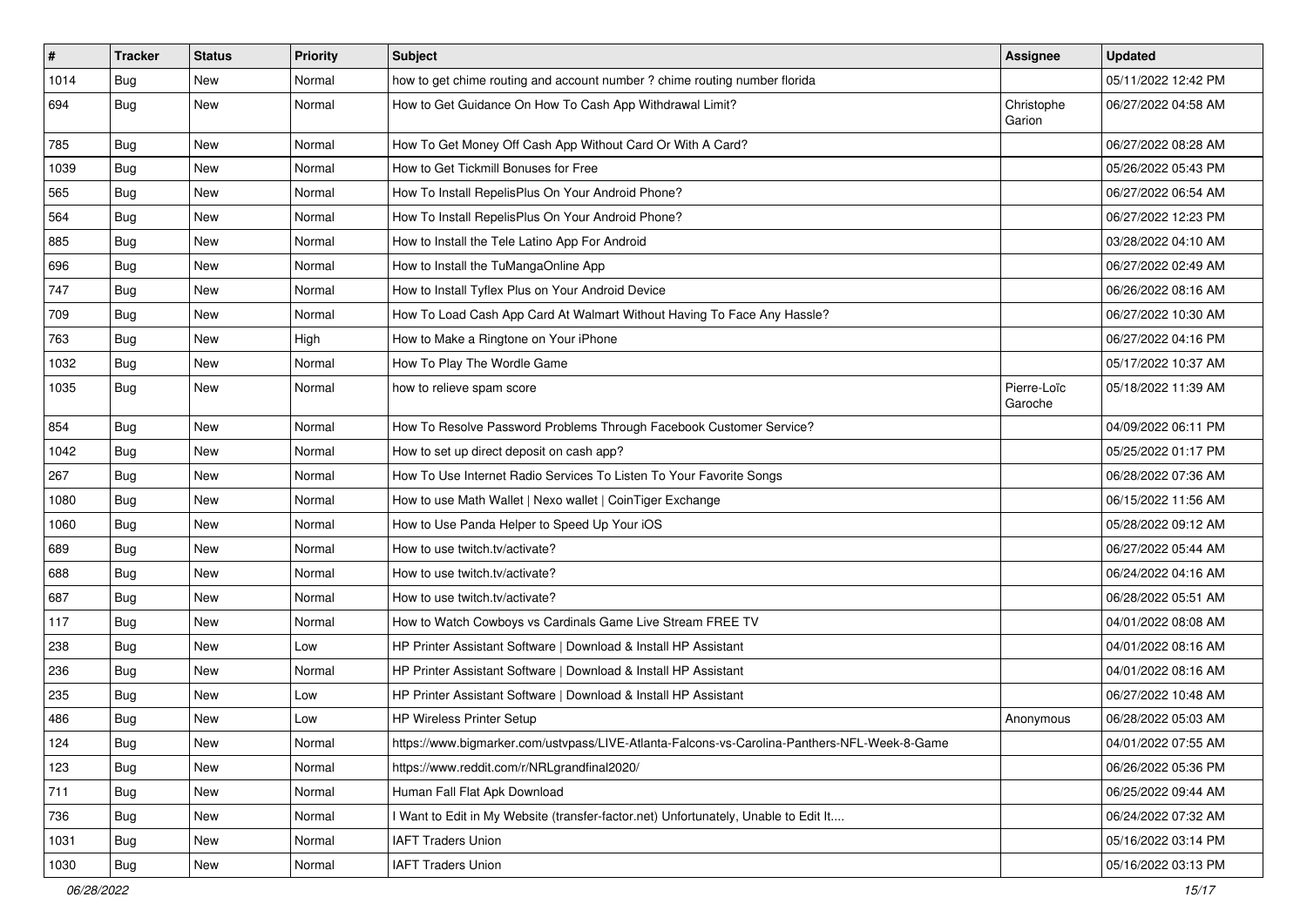| $\vert$ # | <b>Tracker</b> | <b>Status</b> | <b>Priority</b> | <b>Subject</b>                                                                                                  | Assignee               | <b>Updated</b>      |
|-----------|----------------|---------------|-----------------|-----------------------------------------------------------------------------------------------------------------|------------------------|---------------------|
| 1104      | <b>Bug</b>     | New           | Normal          | Idle game fix bug                                                                                               |                        | 06/26/2022 06:52 PM |
| 1103      | Bug            | <b>New</b>    | Normal          | Idle game fix bug                                                                                               |                        | 06/25/2022 09:08 PM |
| 604       | <b>Bug</b>     | New           | Normal          | Idle Game Online                                                                                                |                        | 06/28/2022 04:30 AM |
| 525       | Bug            | <b>New</b>    | Normal          | If you don't have a QR code: How to activate cash app card in app                                               |                        | 06/27/2022 08:47 PM |
| 1072      | Bug            | <b>New</b>    | Normal          | ij.start canon                                                                                                  |                        | 06/21/2022 06:56 PM |
| 1013      | <b>Bug</b>     | New           | Normal          | ij.start canon                                                                                                  |                        | 05/11/2022 11:31 AM |
| 950       | <b>Bug</b>     | <b>New</b>    | Normal          | ij.start canon                                                                                                  |                        | 06/26/2022 04:35 AM |
| 943       | <b>Bug</b>     | New           | Normal          | ij.start canon                                                                                                  |                        | 04/13/2022 08:52 AM |
| 748       | <b>Bug</b>     | <b>New</b>    | Normal          | Il y a quelques façons d'obtenir des sonneries gratuites pour votre iPhone                                      |                        | 06/26/2022 11:24 PM |
| 568       | <b>Bug</b>     | <b>New</b>    | Normal          | Instale a versão mais recente do YouTube Premium                                                                |                        | 06/27/2022 08:56 PM |
| 176       | Bug            | New           | Normal          | instant loan without documents                                                                                  |                        | 06/18/2022 01:43 PM |
| 167       | <b>Bug</b>     | New           | Normal          | instant loan without documents                                                                                  | Anonymous              | 06/27/2022 02:27 AM |
| 225       | <b>Bug</b>     | <b>New</b>    | Normal          | instant personal loan                                                                                           |                        | 06/27/2022 02:20 PM |
| 788       | Bug            | <b>New</b>    | Normal          | Intro Maker Mod APK                                                                                             |                        | 06/28/2022 04:21 AM |
| 993       | <b>Bug</b>     | <b>New</b>    | Normal          | IO Games Free Online                                                                                            |                        | 06/26/2022 09:41 AM |
| 1116      | <b>Bug</b>     | New           | Normal          | ipTV smarts pro                                                                                                 |                        | 06/26/2022 05:34 PM |
| 998       | Bug            | <b>New</b>    | Normal          | Is It Hard to Solve Wordle An                                                                                   |                        | 06/27/2022 12:24 AM |
| 1015      | Bug            | <b>New</b>    | Normal          | Is it possible to send books for free?                                                                          |                        | 05/11/2022 04:05 PM |
| 231       | Bug            | New           | Normal          | Is the ringtone download difficult or not?                                                                      | Pierre-Loïc<br>Garoche | 06/28/2022 04:48 AM |
| 999       | <b>Bug</b>     | <b>New</b>    | Normal          | Is there a way to find Google Feud answers?                                                                     |                        | 06/28/2022 01:27 AM |
| 1127      | Bug            | <b>New</b>    | Normal          | Is there any support to find Google Feud answers?                                                               |                        | 06/27/2022 04:27 AM |
| 269       | <b>Bug</b>     | <b>New</b>    | Normal          | Is there such a site for app design?                                                                            | Anonymous              | 06/28/2022 12:43 AM |
| 210       | Bug            | New           | Normal          | Issue with check symbol in Cash App? Dial assist number with calling Cash App customer service phone<br>number. |                        | 06/27/2022 07:16 PM |
| 262       | Bug            | <b>New</b>    | Normal          | It this true to dealing Wuth                                                                                    |                        | 06/27/2022 08:39 AM |
| 163       | Bug            | New           | Normal          | jknjoplj                                                                                                        |                        | 04/01/2022 07:58 AM |
| 842       | Bug            | New           | Normal          | Join the fun game                                                                                               |                        | 04/01/2022 08:58 AM |
| 670       | Bug            | New           | Normal          | JTWhatsApp Apk - The New and Improved WhatsApp                                                                  |                        | 06/17/2022 04:36 PM |
| 653       | <b>Bug</b>     | New           | Normal          | Jujube (Jinjoles): Properties And Health Benefits                                                               |                        | 06/27/2022 08:47 AM |
| 397       | Bug            | <b>New</b>    | Normal          | Junk Removal Services in Annapolis MD                                                                           |                        | 04/01/2022 07:15 AM |
| 373       | <b>Bug</b>     | New           | Normal          | Junk Removal Services in Arlington County VA                                                                    |                        | 04/01/2022 07:18 AM |
| 361       | <b>Bug</b>     | New           | Normal          | Junk Removal Services in Baltimore MD                                                                           |                        | 04/01/2022 07:13 AM |
| 379       | <b>Bug</b>     | New           | Normal          | Junk Removal Services in Fairfax VA                                                                             |                        | 04/01/2022 07:17 AM |